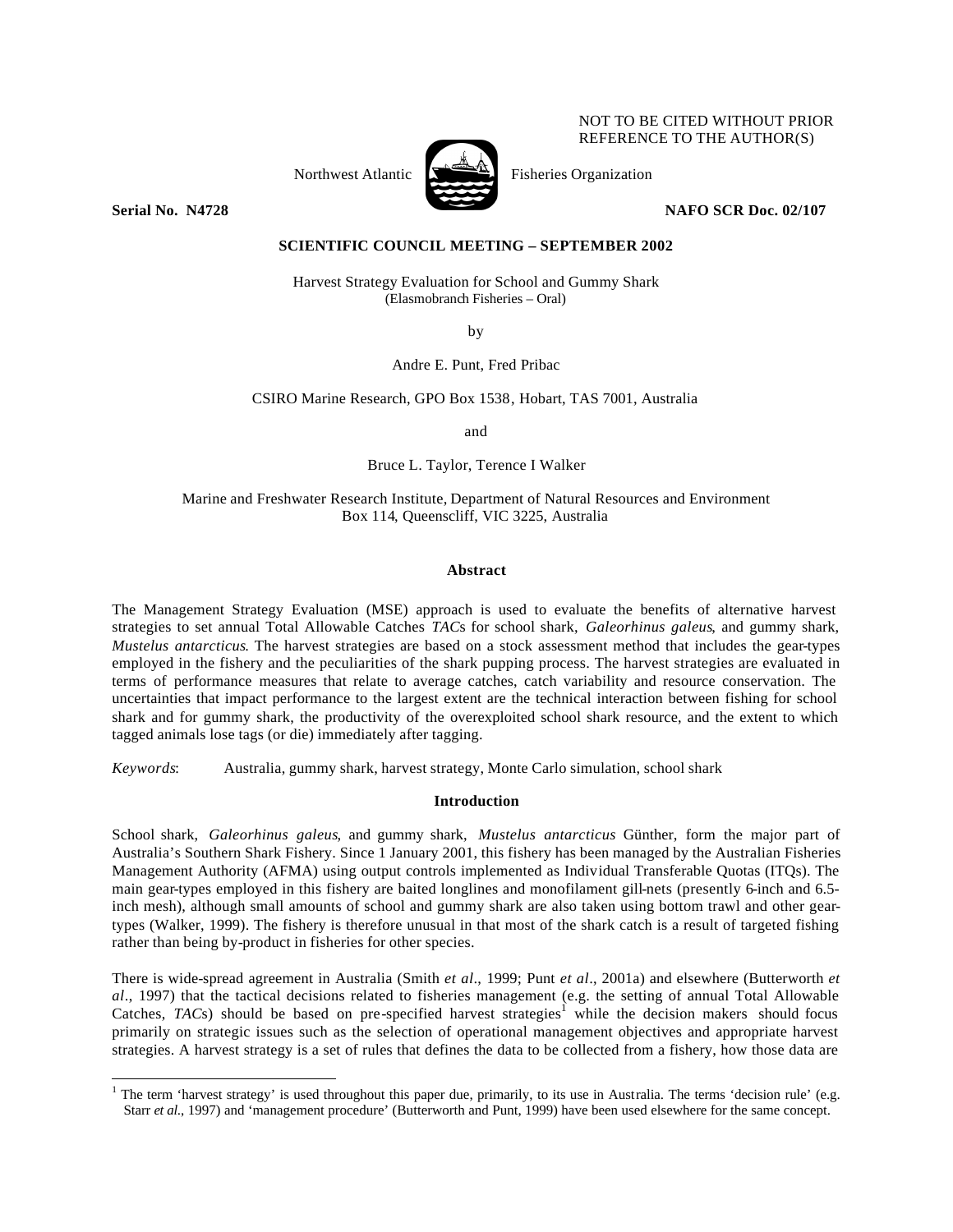to be analysed, and how the results of the data analyses are to be used to determine management actions. A key feature of the Management (or Harvest) Strategy Evaluation approach to fisheries management (Smith, 1994; Punt *et al*., 2001a; Butterworth *et al*., 1997) is that candidate harvest strategies are evaluated using computer simulation in terms of their ability to satisfy the objectives for management and their robustness to uncertainty. The use of harvest strategies is therefore consistent with the precautionary approach to fisheries management (FAO, 1995).

There are five legislative objectives for the fisheries managed by the Australian Commonwealth Government (Anon, 1998). Two of these objectives (Ecological Sustainable Development, ESD, and Economic Efficiency) relate directly to day-to-day management of fisheries. The second of these objectives is not considered explicitly in this study because it has been argued (Kaufmann *et al*., 1999) that it will be satisfied if, through quota trading, the fishery moves over time to a situation in which the catch is taken with a minimum of inputs – allowing quota shares to be transferable allows the most efficient operators to obtain the greatest shares of the *TAC*. The ESD objective is extremely broad and includes consideration of *inter alia* the impact of fishing gear on non-target as well as target species. In the context of this study, however, performance relative to this objective is restricted to issues related solely to school and gummy shark.

Selection of harvest strategies for a fishery requires not only technical input from scientists but also input from fishers on their likely reaction to changed management arrangements, and from the decision makers on their preferences for features to include in harvest strategies (such as minimum and maximum levels of *TAC*s and maximum percentage changes in *TAC*s). Management of fisheries in Australia involves broad participation at all levels by the key stakeholders (fishers, scientists, managers and members of conservation groups) (Smith *et al*., 1999). Several of the assumptions made during the development of the models that underlie the calculations of this paper were guided by the Southern Shark Fishery Assessment Group (SharkFAG) while issues of policy (e.g. guidelines on operational management objectives) were provided by the Shark Fishery Management Advisory Committee (SharkMAC) and AFMA.

This paper evaluates candidate harvest strategies for school and gummy sharks in terms of their performance relative to operational definitions for the ESD objective. The harvest strategies all involve two components. The estimator (or stock assessment method) is used to analyze the data collected from the fishery to estimate the key quantities of interest to management (e.g. current biomass, *MSY*) as well as those quantities needed for *TAC* setting. The catch control law takes the results of the assessment (usually the current biomass) and determines the *TAC* from this. Only harvest strategies based on the age-structured production model (ASPM) approach to fisheries stock assessment (Punt, 1994; Walker, 1994a,b) are considered in this paper. This is because it will be impossible in the short- to medium-term to apply techniques such as Virtual Population Analysis and Integrated Analysis due to lack of ageing data for school and gummy shark, while harvest strategies based on simpler stock assessment methods (such as production models) perform more poorly than those based on the ASPM approach.

# **Materials and Methods**

The conceptual basis and rationale for the approach used to evaluate the performances of alternative harvest strategies has been described elsewhere (e.g. Southward, 1968; Hilborn, 1979; Donovan, 1989; McAllister *et al*., 1999; Smith *et al*., 1999; Punt *et al*., 2001a). Briefly, there are five steps in identifying the advantages and disadvantages of different harvest strategies (Fig. 1):

- 1) Identification of the management objectives and representation of these using a set of quantitative performance measures.
- 2) Identification of the alternative harvest strategies.
- 3) Development and parameterization of a set of alternative structural models (called operating models) of the system under consideration.
- 4) Simulation of the future use of each harvest strategy to manage the system (as represented by each operating model). For each year of the projection period (usually 15–25 yrs; 25 yrs in the case of this study), the simulations involve the following four steps.
	- a. Generation of the types of data available for assessment purposes.
	- b. Application of a method of stock assessment to the generated data set to determine key management-related quantities and the inputs to the 'catch control law'.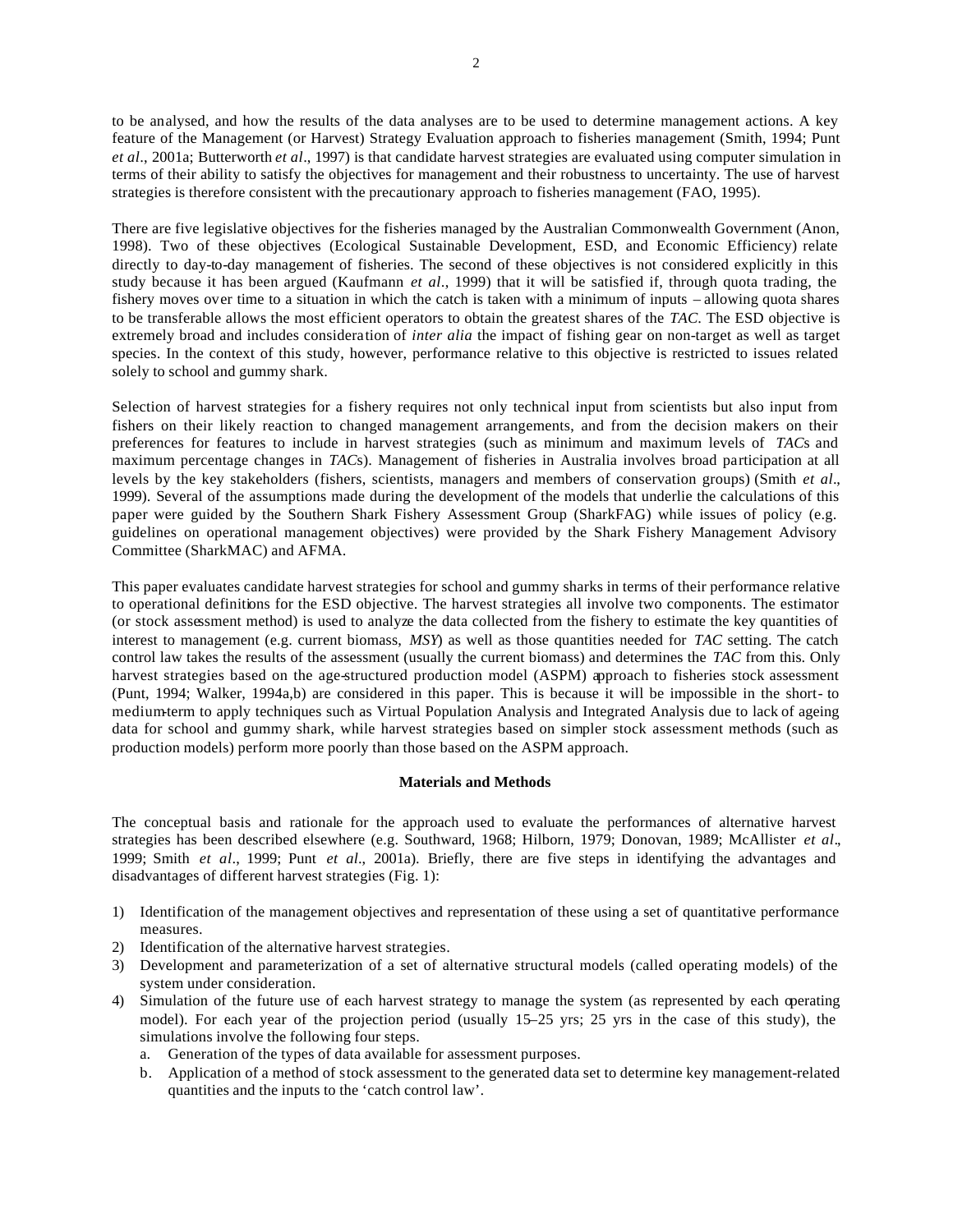- c. Application of the catch control law element of the harvest strategy to determine the *TAC* based on the results of the stock assessment.
- d. Determination of the (biological) implications of this *TAC* by setting the catch for the 'true' population represented in the operating model based on the *TAC*.
- 5) Summary of the results of the simulations (100 simulations for each scenario) by means of the performance measures and presentation of the results to the decision makers.

The following sections outline how the management objectives have been quantified in this case, the details of the operating model, how future data are generated, and the alternative harvest strategies for the school and gummy shark fishery.

#### *Performance measures*

The following 15 performance measures were selected to evaluate candidate harvest strategies (each measure is computed separately for school and gummy shark unless indicated otherwise).

- a) The lower  $5<sup>th</sup>$  percentile of the distribution of the average annual catch during 2000–24.
- b) The median of the distribution of the average annual catch during 2000–24.
- c) The upper  $95<sup>th</sup>$  percentile of the distribution of the average annual catch during 2000–24.
- d) The median of the distribution for the average absolute variation in catch, AAV:

$$
AAV = 100 \sum_{t=2000}^{2024} |C_t - C_{t-1}| / \sum_{t=2000}^{2024} C_t
$$

 $where$  $C_t$  is the catch during year *t*.

- e) The median of the distribution for the number of pups produced (all stocks combined) at the end of the projection period as a fraction of the virgin level (abbreviation 'Med  $P_{fin}$ ').
- f) The probability that the number of pups produced in 2024 exceeds that in 1996 (abbreviation  $P(P_{2024} > P_{1996})$  (school shark only).
- g) The median of the distribution of the ratio of the number of pups produced in 2024 relative to that in 1996 (abbreviation  $med(P_{2024} / P_{1996})$ ) (school shark only).
- h) The probability that the number of pups produced in 2024 exceeds the lower of 40% of the virgin level and the 1994 level (abbreviation  $P_{2024}$  > thresh) (gummy shark only).
- i) The median of the distribution for the fraction of the total catch that is discarded.

These 15 performance measures capture the key aspects of catch (measures a) – c)), catch variability (statistic d)) and resource conservation (statistics  $\theta$  – i). The lower  $5<sup>th</sup>$  percentile of the average catch distribution can be considered to reflect the 'guaranteed catch' while statistic i) can be considered to capture some of the broader ecosystem implications of the fishery management system. These measures were chosen based on comments from SharkMAC and AFMA, agreed management reference points for the fishery, and the performance measures used in previous evaluations of harvest strategies. The choice of the 1996 pup production for school shark and the 1994 pup production and 40% of the virgin level for gummy shark are based on agreed short- and long-term management objectives for the fishery (Walker *et al*., 1998).

### *The operating model*

The operating model consists of a biological component and a fishery component. In the interests of brevity, the full technical details of the operating model are not provided here. Rather, the following sections overview some of the key features of the operating model; the interested reader can consult Punt *et al*. (2001b) for the full mathematical specifications for the operating model.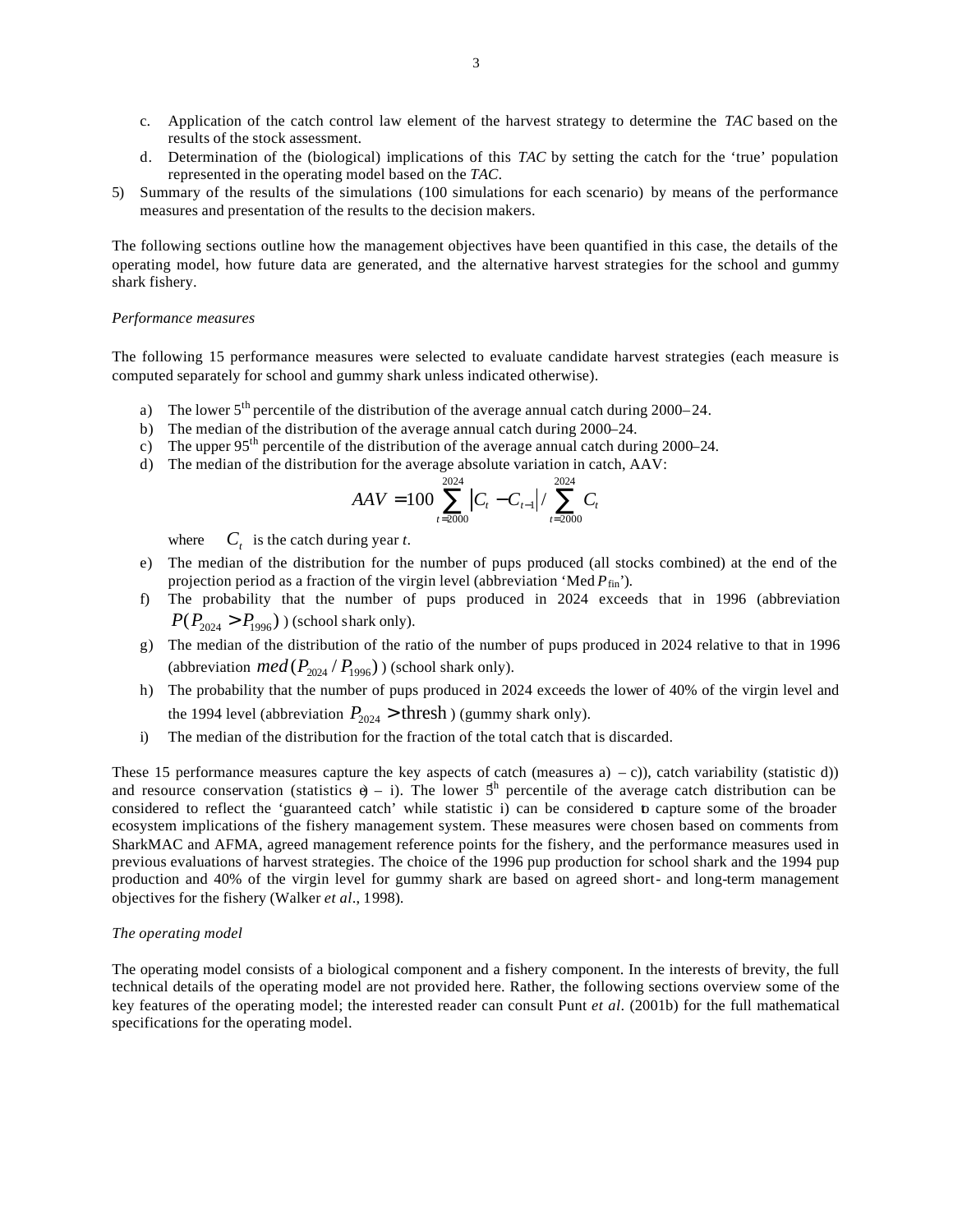# The biological component of the operating model

The specifications for the current status, productivity and population dynamics of school and gummy shark are based on the assessments undertaken by Punt *et al*. (2000) and Punt *et al.* (2001b) for school and gummy shark respectively. Each operating model therefore involves specifications for certain of its aspects (e.g. the value assumed for natural mortality) with the remaining parameters estimated by fitting the operating model to the actual data for school and gummy shark. The operating models consider a wider range of scenarios than would be implied by conventional stock assessments. Scenarios that are not strongly supported by the assessments (e.g. low and high values for the maximum sustainable yield rate,  $MSYR^2$ ) (see Table 1) are nevertheless examined when evaluating harvest strategies to better assess the robustness of candidate harvest strategies to uncertainty. One reason for doing this is due to the common problem of under-estimating the true extent of uncertainty when carrying out fishery stock assessments (Ludwig *et al*., 1993; Punt and Butterworth, 1993; Walters and Pearse, 1996; Punt and Kennedy, 1997). The school and gummy shark operating models are spatially-structured. The school shark operating model considers eight regions (Fig. 2) while the gummy shark operating model considers three regions (South Australia, Bass Strait and Tasmania). Separate stocks of gummy shark are assumed to be found in each of the three gummy shark regions while two stocks of school shark that mix are assumed to be found off southern Australia. Few data are available for the gummy shark population off Tasmania (Punt *et al*., 2001b; Pribac *et al*., in prep) so the values for the parameters for the gummy shark population off Tasmania are assumed to be the same as those for the gummy shark population in Bass Strait.

It is known from tagging data (e.g. Hurst *et al*., 1999) that school sharks in New Zealand waters move to Australia. The school shark model developed by Punt *et al.* (2000) therefore includes the possibly of movement of New Zealand school sharks to Australia. Movement from Australia to New Zealand is not included in previous assessments and hence in the school shark operating model because it is believed that the rate of fishing mortality in New Zealand is much lower than that in Australia. It is necessary to specify the (time-independent)<sup>3</sup> movement rate from New Zealand to Australia, the depletion of the New Zealand population in 1997, and the future level of fishing mortality in New Zealand for the scenarios that include movement from the stock of school shark in New Zealand to Australia. The base-case choice for the depletion of the New Zealand population (0.75) and the assumption that the harvest rate in New Zealand in future will be equal to the average for 1992–99 were selected by SharkFAG.

The status of the two species at the start of the projection period (2000) differs substantially. For the base-case scenario, the gummy shark population is close to 55% of its virgin level while the school shark population is 11% of this level. These specific percentages are sensitive to the specifications of the operating model but the qualitative impression of a highly depleted school shark resource and a gummy shark resource close to (or possibly above) conventional target levels is robust.

# The fishery component of the operating model

The harvest strategies provide *TAC*s for school and gummy shark for all of southern Australia. It is necessary therefore to specify how the *TAC* relates to the actual removals from the population by region and gear-type, and how different levels of *TAC* impact discarding practices. In principle, these effects depend on factors such as individual quota holdings, catch rates, investment strategies, etc. However, there are currently no data upon which a model that includes these factors could be developed. Therefore, a simpler (and more empirical) approach is used instead.

- a) The split of the *TAC* to gear-type (within a region) is the same as it was in the last year for which actual data are available (1999).
- b) The split of the *TAC* to region is determined by averaging the split to region for 1999 and the split which arises if the catch for Bass Strait (the historical center of the fishery) remains at its average level over the last five years (subject to being less than 95% of the *TAC*) and the catches off Tasmania, South Australia and New South Wales are scaled to 'take up the slack'. The splits to regions are further modified by adding log-normal error with a coefficient of 0.2.

 $\overline{a}$ 

 $MSYR$  is the ratio of  $MSY$  to  $B_{MSY}$ .

Sensitivity tests (not shown here) indicate that the results are robust to some non-linearity in the relationship between the movement rate from New Zealand to Australia and the depletion of the New Zealand population.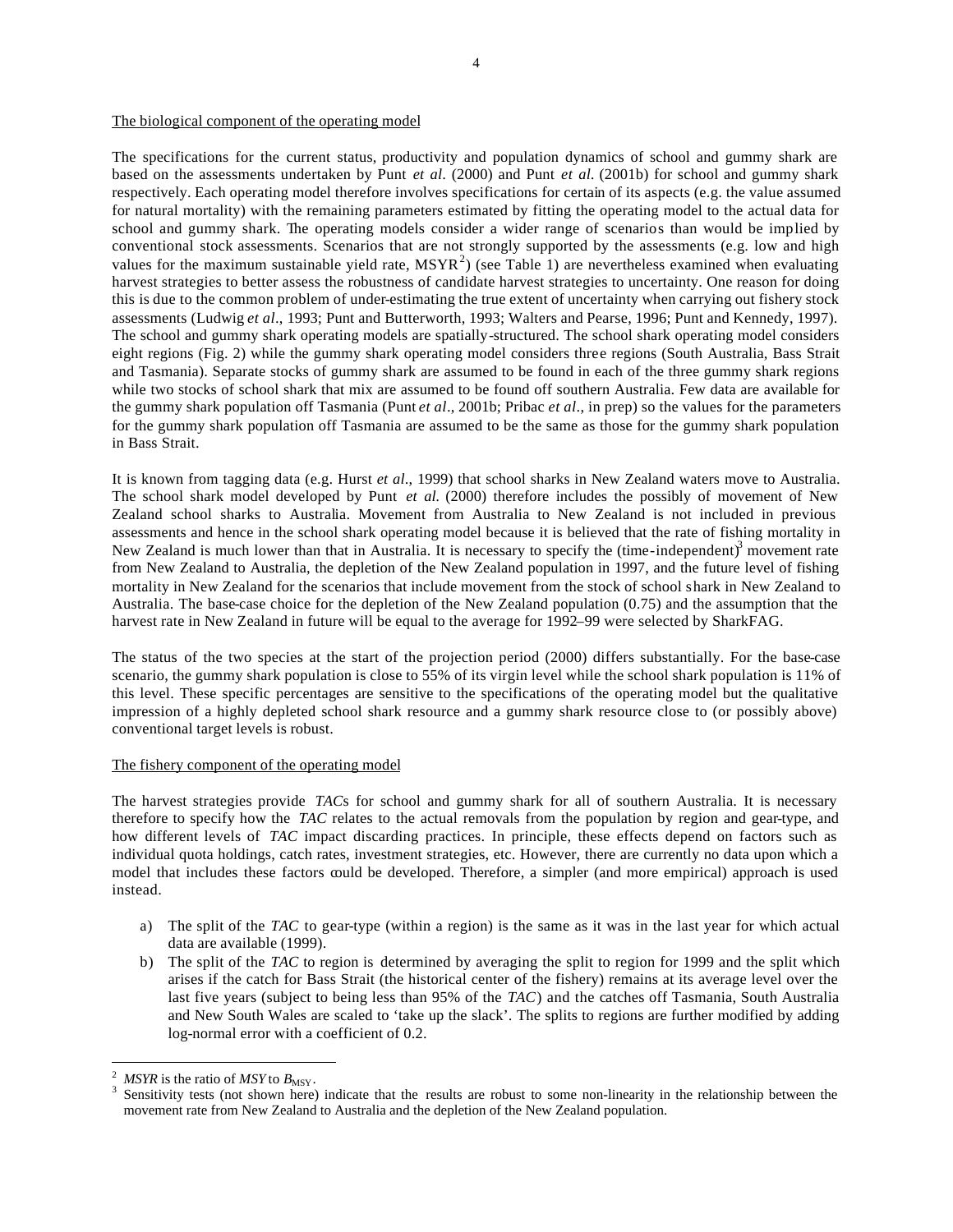c) The maximum possible exploitation rate for gummy shark is based on the relationship between catch rate and abundance, which allows for gear competition (see Pribac *et al*. (in prep) for details) while the maximum possible exploitation rate for school shark is assumed (semi-arbitrarily) to be 0.95 (in the absence of evidence for gear-competition).

There are several reasons for discarding in the Southern Shark Fishery. These include the impact of damage to the carcass (due, for example, to predation by sea lice, fish and marine mammals), high-grading and mis-matches between the *TAC*s for school and gummy shark. The base-case extent of discarding due to damage and high-grading is assumed to be 5%.

The discarding that results from mis-matches between the *TAC*s for the two species is modeled by assuming that fishers modify their fishing practices to attempt to fully satisfy their *TAC*s without over-catching (and hence discarding) either species. However, there are limits on the extent to which this is possible and, given some *TAC* mixes (in particular low school shark *TAC*s and high gummy shark *TAC*s) and the desire to fully catch the *TAC*s. Discarding is therefore inevitable even given the best intentions. The extent of discarding has been modeled by placing constraints on the ratio of the gummy to the school shark exploitation rate (by region). If the value for this ratio fails to satisfy these constraints when catches are set to the *TAC*s, the catch of one species is increased until the ratio of the exploitation rates falls within the pre-specified constraints. This formulation mimics fishers targeting the species that is not fully caught leading to discarding of the "constraining" species. The constraints on the ratio of the exploitation rates for the base-case trial are set to the extremes observed over the period 1994–97 (the "default" constraints) and sensitivity to alternative bounds (including no bounds whatsoever; i.e. perfect targeting by fishers) is examined during the tests of sensitivity.

### *Future data collection*

The information that could be used by harvest strategies includes landed catches, catch rates, survey indices of relative abundance, length-frequency (by sex), age-composition (by sex), and tagging data (by sex). The landed catch for a given region and year is the lower of the total catch for that region and year and the component of the *TAC* for that year assigned to that region. The total catch may be less than the *TAC* if the fishing mortality corresponding to the *TAC* is equal to the maximum possible fishing mortality so that it is not possible to take the entire *TAC*. No estimates of discards are provided to the harvest strategies, which base their assessments on the landed catches because there is currently no program to estimate discards. Also, no future tagging or agecomposition data are generated by the operating model because there are no plans to collect these data on a regular basis in the future. The future catch-rate data are not used by the 'reference' harvest strategy considered in this study. When used, these data are assumed to be log-normally distributed about the model-predicted catch rate, with a non-linear relationship between catch-rate and abundance for gummy shark (Pribac *et al*., in prep). The data (catches, catch-rates, length-frequencies, etc.) for the years prior to the first application of the harvest strategy are taken to be the actual historical data.

The approach used to generate the survey estimates of relative abundance follows that used by Punt *et al*. (2001c), viz. the survey estimates are generated assuming that  $N_1$  sites within the fishery are selected, that these sites are sampled quarterly, and that  $N_2$  stations are sampled at each site each quarter. One survey site is assumed to be established in each of the WSA, CSA, ESA, WBas and WTas regions (Fig. 2) and two survey sites are assumed to be established in the EBas region (i.e.  $N_1 = 7$ ). It is assumed that the survey provides an index of the component of the population available to 6.5-inch mesh gear off South Australia and Tasmania and available to 6-inch mesh gear in Bass Strait. There are two sources of measurement error associated with the surveys: the variability that arises from sampling the population in the area being surveyed, and the level of 'additional' variation due to fluctuations in catchability, e.g. in the fraction of the population present in the sites being surveyed. Sampling variability can be reduced by undertaking survey shots at additional stations at each site while 'additional' variability can only be reduced by sampling a large number of sites frequently. The coefficients of variation for the two sources of measurement error are denoted  $\boldsymbol{S}_s$  and  $\boldsymbol{S}_A$ , respectively.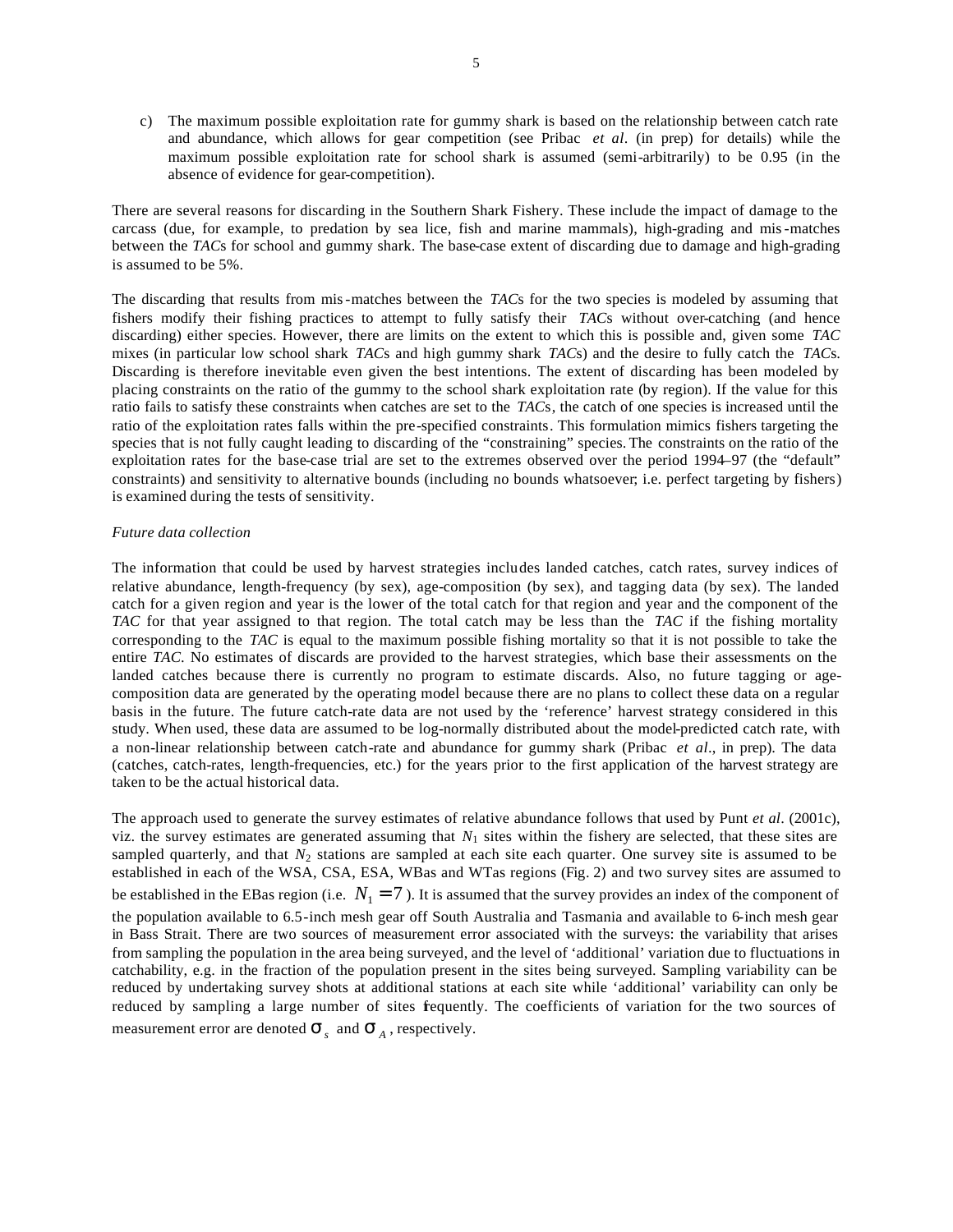For this study, it is assumed that 'additional' variation is common to all stations at a survey site (but independent among sites and quarters). The survey index for region *r* and year *t*,  $I_t^{r, obs}$  $I_t^{r,obs}$ , is defined as the average number of sharks caught per station during the survey, and is therefore given by:

$$
I_t^{r, \text{obs}} = \frac{1}{4N_1 N_2} \sum_{z=1}^{N_1} \sum_{q=1}^4 \sum_{s=1}^{N_2} I \left[ \frac{k}{B_{1998}^{r}} B_t^{r} e^{e_{z_{q,t}}^{r} - s_A^{2}/2} e^{h_{z_{q,s,t}}^{r} - s_s^{2}/2} \right]
$$

where

 $B_t^r$ 

is the biomass in region *r* during year *t* available to the size of gill-net used during the survey (1998 was the year in which a pilot fixed-station survey took place),

 $I[x]$  denotes the nearest integer to *x*,

*k* is the average catch rate during the pilot survey (22.6 sharks per station for gummy shark and 2.0 for school shark – see Prince *et al*. (1999) for details on the pilot fixed-station survey),

 $a<sub>j</sub>$ *r* is the error due to 'additional' variance when sampling site *z* in region *r* during quarter *q* of year *t* 

$$
(\mathbf{e}_{z,q,t}^r \sim N(0;\mathbf{S}_A))
$$
, and

 $,q,s,$  $h_{z,q,s,t}^r$  is the sampling error corresponding to sampling station *s* at site *z* in region *r* during quarter *q* of  $\text{year } t \in \mathbf{h}_{z,q,s,t}^r \sim N(0; \mathbf{s}_s)$ ).

The survey index for year *t* is therefore defined as the (arithmetic) average survey catch rate over all stations sampled during year *t*. The impact of variation among stations in shot duration is ignored as this is minor (Prince *et. al*., 1999). Changes in biomass over the year are also ignored. Table 2 lists the base-case values assumed for *N*2,  $S_A$ , and  $S_s$ . The values for  $S_s$  are based on an analysis of the data collected during the pilot survey (Prince *et al.*, 1999). The value assumed for  $S_A$  is largely an educated guess. Sensitivity tests consider the implications of the actual values for these parameters differing from those assumed.

Length-frequency data are generated for only gummy shark for consistency with current assessment practice. The observed length-frequency data for a given region, sex and gear-type are a multinomial sample from the corresponding model-predicted catch length-frequency distribution. The base-case length-frequency sample sizes (for gummy shark), 1000 (Bass Strait) and 850 (South Australia), were determined using the approach developed by McAllister and Ianelli (1997).

### *The harvest strategies*

Setting of global (i.e. southern Australia-wide) *TAC*s for school and gummy shark involves several steps. These steps mimic the actual practice of setting *TAC*s for the Southern Shark Fishery. First stock assessments are conducted and initial *TAC*s determined. These initial *TAC*s are then modified to conform with rules on the maximum extent to which *TAC*s may change from one year to the next and then rounded to the nearest 100*t* (gummy shark) and 25*t* (school shark). After this, any carryover of (uncaught) quota from the previous year is added to the *TAC.* The following sections outline each of the steps in more detail.

Stock assessments are undertaken and initial *TAC*s calculated for only Bass Strait (WBas and EBas combined) and South Australia (WSA and CSA combined) for consistency with past practice and because there are insufficient data to obtain reliable assessments for the Tasmanian and NSW regions. The global (i.e. southern Australia-wide) initial *TAC*s for year *t* are then determined by multiplying the sum of the initial *TAC*s for Bass Strait and South Australia for year *t* by the ratio of the global catch for year *t*-1 to the catch for year *t*-1 for Bass Strait and South Australia.

The *TAC* based on the harvest strategy is only changed once every 3<sup>rd</sup> year as suggested by SharkMAC. SharkMAC also requested that the *TAC* for year *t* be forced to lie within a pre-specified percentage (20%) of that for the previous year and that it also be forced to lie within pre-specified bounds (319–2000*t* for school shark, and 1525 (the lowest catch during 1989–98) – 2500*t* for gummy shark).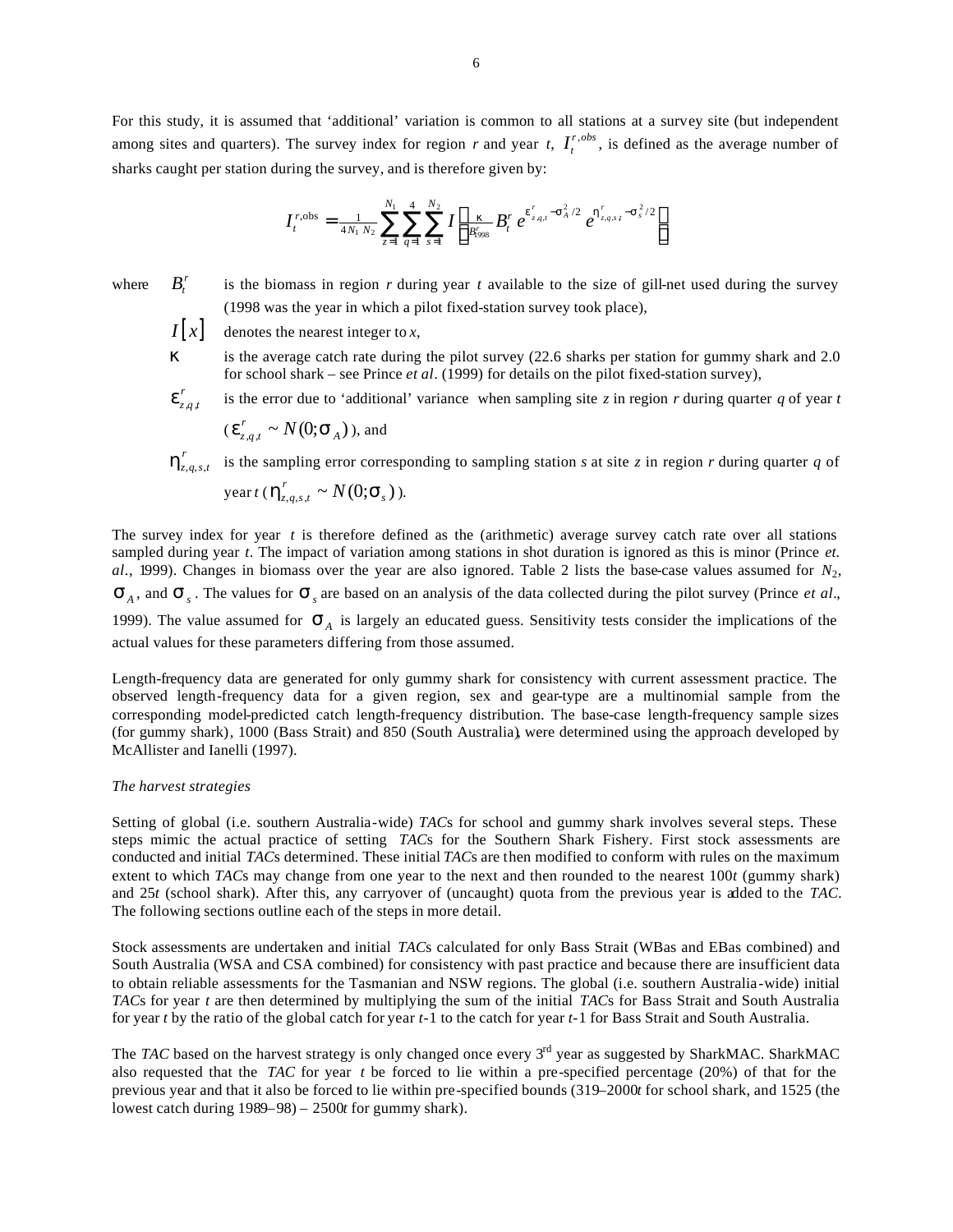The management arrangements for the Southern Shark Fishery permit 20% of the *TAC* to be carried over from one year to the next. The actual *TAC* for year *t*+1,  $TAC_{t+1}^{\text{act}}$ , is therefore determined from  $TAC_t^{\text{act}}$ , the *TAC* for year *t*+1 from the harvest strategy,  $TAC_{t+1}$ , and the landed catch for year *t*,  $C_{t}$  , using the formula:

$$
TAC_{t+1}^{\text{act}} = TAC_{t+1} + \min\left(TAC_t^{\text{act}} - C_t, 0.2 TAC_t^{\text{act}}\right)
$$

This equation assumes that the maximum possible carryover of *TAC* occurs. This assumption is based on the observation in Australia's South East Trawl fishery that operators lease uncaught quota in excess of the 20% maximum permissible carry-over to operators who have caught more than 80% of their allocation near the end of the year and then lease it back at the start of the following year so as to maximise the amount of uncaught quota that can be carried-over (J. Prince, Biospherics Pty Ltd, pers. comm..).

There are several ways in which the ASPM method of stock assessment can be applied. The options considered in this study are:

- a) estimate only *MSYR* and  $B_0$ ,
- b) estimate *MSYR*,  $M_{\text{adult}}$  and  $B_0$ , and
- c) estimate  $MSYR$ ,  $M_{\text{adult}}$ ,  $B_0$  and the recruitment residuals for the last 10 years of the assessment period.

The last variant is similar to the Integrated Analysis approach (Methot, 1989,1990) as it attempts to identify the strong and weak year-classes. Only the last 10 recruitment residuals are estimated so as to keep the computation time requirements of the calculations within feasible limits. The values for the pre-specified parameters of the assessment model (such as growth rates, the selectivity pattern of the gear, etc.) are set equal to the base-case trial values, except that unestimated historical recruitment residuals are assumed to be zero. The historical (pre-2000) catches assumed when applying the harvest strategy are taken to be those corresponding to the base-case trial (even if the catches used in the operating model to update the population dynamics differ fro m these). Given the results from an ASPM assessment, the initial *TAC* for year *t* is then computed using the formula:

$$
TAC_{t} = \begin{cases} 0 & \text{if } B_{t}^{\text{cur}} < B^{\text{limit}} \\ F^{\text{targ}} B_{t}^{\text{cur}} & \text{if } B_{t}^{\text{cur}} > B^{\text{thresh}} \\ F^{\text{targ}} B_{t}^{\text{cur}} \left( B_{t}^{\text{cur}} / B^{\text{thresh}} \right) & \text{otherwise} \end{cases}
$$

where  $TAC_t$  is the initial *TAC* for year *t*,

 $F<sup>targ</sup>$  is the 'target' exploitation rate,

- $B^{\text{limit}}$  is the biomass below which the initial *TAC* is set equal to zero,
- $B<sup>thresh</sup>$  is a threshold biomass below which the target exploitation rate is reduced linearly to zero, and
- $B_{\cdot}^{\text{cur}}$ is an estimate of the biomass at the start of year *t*.

It is also possible to constrain the initial *TAC* to be less than the estimate of the Maximum Sustainable Yield, *MSY* (Butterworth, 1987).  $F^{\text{targ}}$  is taken to be  $q_1 MSYR$  and  $B^{\text{thresh}}$  is taken to be  $q_2 B_{MSY}$  for the purpose of this study. The values assumed for  $q_1$  and  $q_2$  can be selected to achieve different risk-reward trade-offs and to give greater (or lesser) emphasis to recovery from over-exploitation.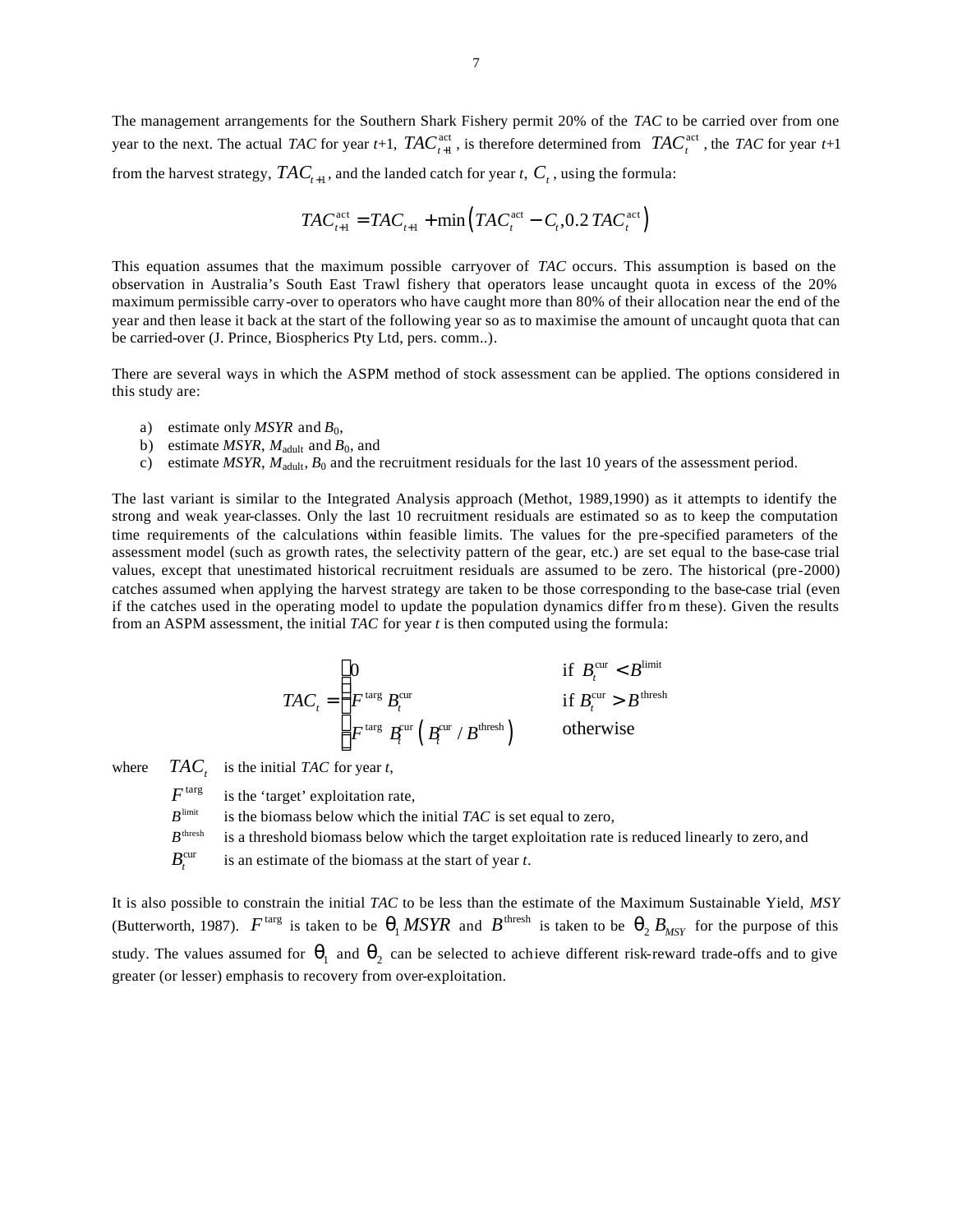#### **Results and Discussion**

#### *Selection of a minimum TAC level for school shark*

A series of 25-year projections based on the base-case trial (Table 1) were undertaken (Table 3). The initial *TAC* from 2000 onwards for gummy shark in these projections was fixed at 1525*t* (the minimum suggested by SharkMAC) and the initial *TAC* from 2000 onwards for school shark was varied from 100 to 319*t*. Note that being initial (constant) *TACs*, they are subject to the rules regarding the maximum extent of change and carryover of uncaught quota. Results are shown in Table 3 for no restrictions on *TAC* changes, a maximum percentage reduction of 20%, and a maximum percentage reduction of 50%. The results of the projections are summarised by the quantity  $P(P_{2024} > P_{1996})$ ), the median annual catch of school shark,  $med(P_{2024} / P_{1996})$ , and the fraction of the total catch of school shark that is discarded.

As expected, lower initial *TAC*s correspond to greater probabilities of exceeding the 1996 level in 2024. However, the extent of discarding due to mismatches between the school and gummy shark *TAC*s increases substantially as the level of initial *TAC* is reduced. The impact of this TAC-related discarding (i.e. mismatches between the *TAC*s for school and gummy shark) can be assessed by comparing the two "none" columns in Table 3. For example, for a 100*t* annual initial *TAC*, the value of  $med(P_{2024} / P_{1996})$  is 189% when there is no TAC-related discarding but only 115% when there is such discarding. The discarded component of the catch is predicted to be larger than the retained component of the catch for a 100*t* initial *TAC* from the year 2000. The impact of the restrictions on changes in *TAC*s can also be substantial. For example, the value of  $P(P_{2024} > P_{1996})$  for the 150t initial *TAC* scenario increases from 1% to 52% and then to 67% as the restrictions on *TAC* changes are weakened from 20% to 50% and then to none. It should be noted, however, that the landed catches are higher for the 50 and 20% restrictions because it takes several years of 20% reductions in *TAC* to reach a *TAC* of (say) 100*t* given a 1999 catch of 450*t*.

None of the minimum *TAC* levels perform particularly well in terms of achieving stock recovery [i.e. a high value for  $P(P_{2024} > P_{1996})$  because of the impact of discarding. Concentrating on the "20% restriction" column suggests that an initial *TAC* less than 150*t* has little benefit but that there are some benefits in terms of resource conservation of a 150*t* minimum initial *TAC* compared with a 200*t* minimum initial *TAC*. Therefore, the remaining calculations in this paper are based on a 150*t* minimum *TAC* for school shark. *Selection of a 'reference' harvest strategy*

Given the large potential volume of results, it is prudent to select a 'reference' harvest strategy to form the focus for the evaluation of alternative harvest strategies. The 'reference' harvest strategy for this paper includes the following specifications.

- a) Only  $B_0$  and *MSYR* are treated as estimable parameters when applying ASPM; the values for the remaining parameters are set to those for the base-case trial. The estimator uses all of the tagging, age-composition and length-frequency information, the historical catch-rate data and any future survey data (the surveys are assumed to start in 1998). It ignores any future commercial catch-rate data.
- b) The initial *TAC* is bounded above by *MSY* for school shark. The value of  $B^{thresh}$  is set to  $0.5B_{MSV}$  so that the target level of fishing mortality is constant above  $0.5B_{MSY}$  and declines linearly to zero below this. The initial *TAC* is set to zero if the expected number of pups is less than 5% of the virgin level.

Table 4 lists the values for the 15 performance measures for the base-case trial for nine variants of the 'reference' harvest strategy constructed by specifying the values of  $q_1$  for school and gummy shark, and whether the initial *TAC* for gummy shark is bounded above by the estimate of *MSY*. Results are shown for two variants of the base-case trial related to the constraints on the exploitation rates for school and gummy shark: a) the default values, and b) none because it is assumed that fishing practices can be modified to avoid any TAC-related discarding (high-grading / additional damage-related discarding at 5% still occurs, however).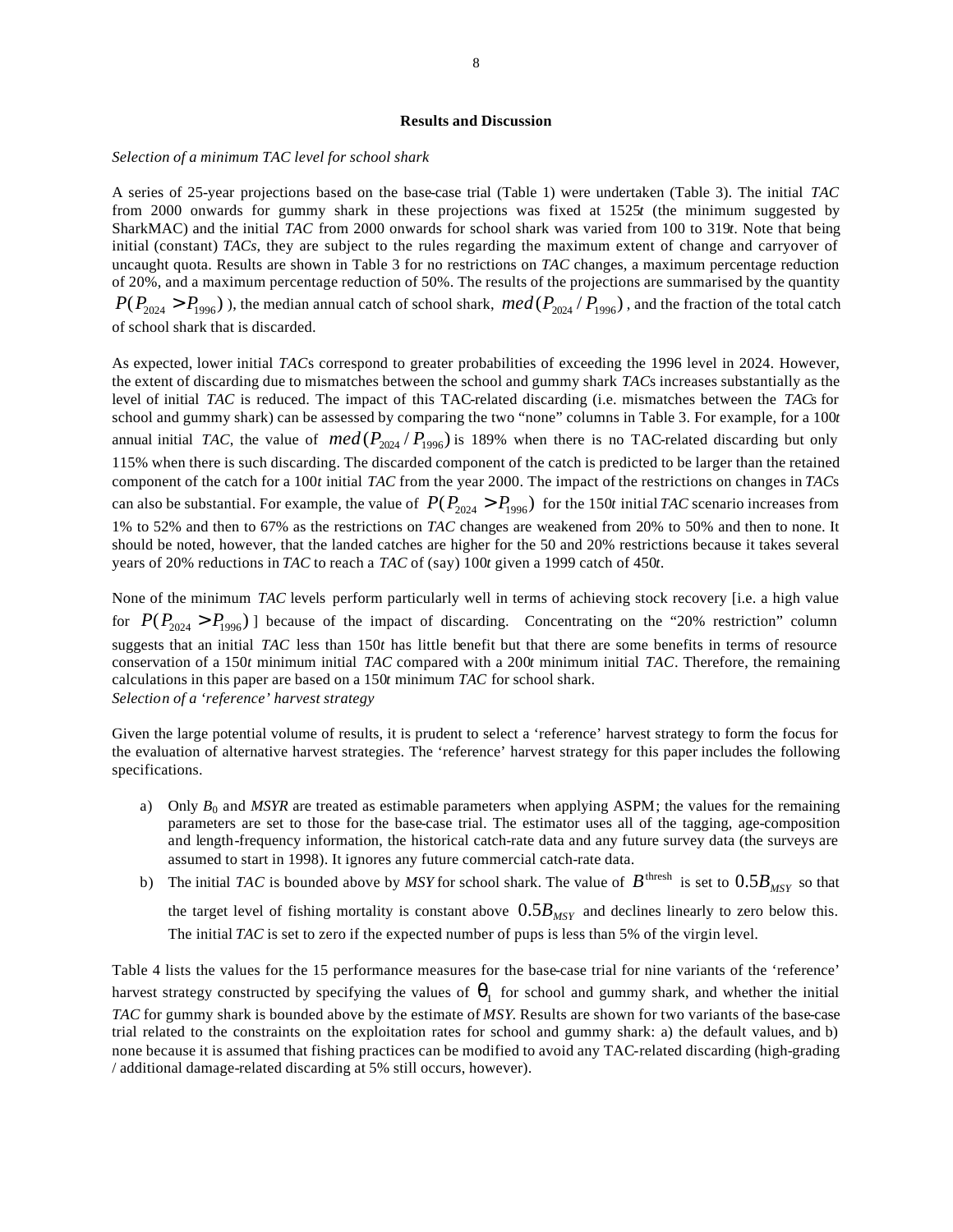The results for gummy shark are largely insensitive to the constraints on the exploitation rates. This is because school shark rather than gummy shark is the 'limiting' species; the range of catches for gummy shark is such that TAC-related discarding of school shark is likely given the desire to allow some recovery of school shark without deliberately reducing the catches of gummy shark. The results for school shark are highly dependent on the constraints on the exploitation rates. For example, the probability of exceeding the 1996 pup production in 2024 is almost 100% for the harvest strategies in which  $q_1$  for school shark is 0.4 or 0.7 when fishers are able to avoid school shark, but no greater than 38% when this is not the case.

The results for gummy shark are insensitive to the value assumed for  $q_1$  but substantially higher catches result when the initial *TAC* is not bounded by the estimate of *MSY*. For school shark, the probability of being above the 1996 pup production in 2024 is greater if the target exploitation rate (determined by  $q_1$  for school shark) is lower and if the initial *TAC* for gummy shark is bounded by the estimate of *MSY*. The 'reference' harvest strategy for the remaining calculations of this paper is based on  $q_1 = 0.7$  and 1 for school and gummy shark respectively while the initial *TAC* for gummy shark is not bounded by the estimate of *MSY* for gummy shark. This particular harvest strategy variant was selected for further consideration because it achieves high catches of gummy shark and does not leave the school shark resource far below the 1996 level in 2024 if fishing practices remain essentially unchanged. It also achieves a high probability of recovering the school shark resource to above the 1996 level if fishing practices can be modified to avoid TAC-related discarding.

Figure 3 shows the time-trajectories of catch (landed and total) and *TAC* (as set by the harvest strategy and after adjustment for carryover) for the 'reference' harvest strategy for one simulation for the base-case trial. The *TAC*s for school shark are always fully taken so no carryover of school shark *TAC* occurs (i.e. the results for "TAC" and "TAC (incl. Carryover)" in Fig. 3 are identical). In contrast, the impact of 'gear competition' means that the *TAC*s for gummy shark are not fully taken so there is some carryover (see the right panels of Fig. 3). The level of discarding is small for gummy shark (Fig. 3 right panels) but this is not the case for school shark when constraints are placed on the relative exploitation rate because the total catch of school shark can substantially exceed the landed catch of this species (Fig. 3 upper left panel).

### *Sensitivity to the harvest strategy*

Table 5 examines the performances of several additional variants of the 'reference' harvest strategy for the variant of the base-case trial in which the default constraints are placed on the relative gummy: school exploitation rates. Estimating the natural mortality rate, *M*, for gummy shark or the recruitment residuals for the last 10 years has virtually no impact on the results for school shark. The median of the distribution for the average annual catch of gummy shark is higher when *M* for gummy shark is estimated, but this distribution is also much wider so the 'guaranteed' average catch is actually no larger than is the case for the 'reference' harvest strategy. The median final depletion of the pup production for gummy shark is only 38% (the lowest value in Table 5) when *M* for gummy shark is treated as an estimatable parameter; consequently the probability of the gummy shark pup production being above the lower of 40% of the virgin level and the 1994 level ( $P_{2024}$  > thresh) is only 0.41.

Increasing the value of  $q_2$  from 0.5 to 0.7 leads to lower average catches of school shark but has little impact on the probability of being above the 1996 pup production in 2024 because the extent of TAC-related discarding increases when  $q_2$ =0.7. Decreasing  $q_2$  from 0.5 to 0.1 leads to the opposite effects. The results for gummy shark are not sensitive to the value assumed for  $q_2$  because the gummy shark population is hardly ever reduced to levels at which this specification plays a role.

The results for school shark are insensitive to amount of carryover because the school shark *TAC* is always fully caught (Fig. 3). In contrast, ' $P_{2024}$  > thresh' is very sensitive to whether the extent of carryover is 10, 20 (basecase) or 30%. There is relatively little difference (20*t*) between the average annual catches for gummy shark for 10 and 20% carryover rates but ' $P_{2024}$  > thresh ' increases by 20% if the carryover is 10% rather than 20%.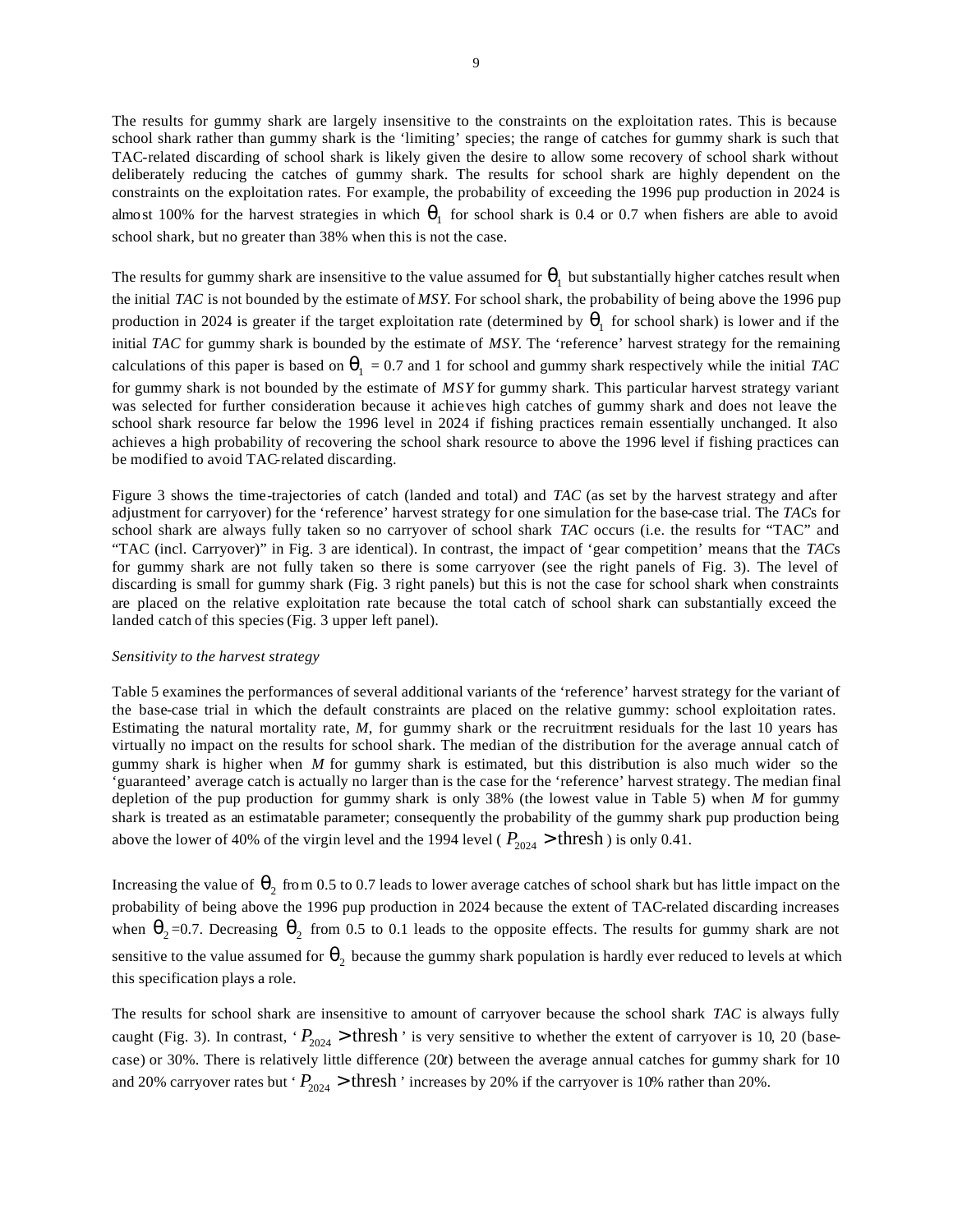### *Sensitivity to the form of the operating model*

Table 6 examines the sensitivity of the results for gummy shark to changing the specifications related to the gummy shark component of the operating model. Results are not shown for the case in which selectivity is assumed to be uniform because this case provides a very poor fit to the data. Table 6 focuses only on the results for gummy shark because the results for school shark are almost independent of the specifications of the gummy shark component of the operating model.

The ability to leave the number of gummy shark pups above the lower of 40% of the virgin level and the 1994 level is compromised if availability is more uniform than estimated by the base-case assessment ('Constrained availability') and / or if density-dependence acts on pup survival rather than on the natural mortality rate of all animals ('Density-dependent pups'). The harvest strategy does 'learn' that productivity is over-estimated because average catches are lower for the 'Constrained availability' and 'Density-dependent pups' trials. The median average annual catches, median final depletion and ' $P_{2024}$  > thresh' all increase as *MSYR* is increased from 0.11 to 0.15 and then to 0.25 (Table 6). It is noteworthy, however, that the lower  $5<sup>h</sup>$  percentile for the average catch distribution is lower when *MSYR*=0.25 than for the base-case trial. This presumably arises because, in some simulations with a high *MSYR*, the population recovers before the estimator component of the harvest strategy is able to detect this. Poor performance of harvest strategies when *MSYR* is high has been observed in other cases (e.g. Punt and Butterworth, 1989).

Average catch, final depletion and ' $P_{2024}$  > thresh' all increase with the initial (2000) depletion of the resource, although whether this is due to the impact of initial depletion or *MSYR* (which is correlated with initial depletion) is unclear. The results for the operating model based on the alternative catch series (which is based on hypotheses regarding the extent of historical under-reporting of catches) and (particularly) when the length-frequency data for 7 inch mesh gear when estimating the parameters of the operating model are ignored are more pessimistic than those for the base-case operating mo del. Ignoring the possibility of initial tag-loss / tagging mortality (i.e. setting the fraction of tagged animals that die or lose tags immediately after being tagged to zero when estimating the parameters of the operating model) leads to more optimistic results, presumably because the initial depletion is estimated to be larger when initial tag-loss / tagging mortality is ignored.

Table 7 and Fig. 4 examine the sensitivity of the results for school shark to changing the specifications related to the school shark component of the operating model. The most important sensitivity is to the value assumed for initial tag-loss / tagging mortality. Reducing initial tag-loss / tagging mortality to 0 (trial "No initial tag-loss") implies that the 'reference' harvest strategy has a 0.46 probability of allowing recovery to the 1996 pup production by 2024 while increasing this fraction to 0.6 leads to very pessimistic results (for example, a median final depletion only 3% of the pre-exploitation level). This sensitivity test also impacts performance for gummy shark in that the (relatively) high catches of school shark lead to some discarding of gummy shark (rather than the other way around). The performance for school shark becomes somewhat more optimistic when  $M_{\text{adult}}$  is assumed to be  $0.08 \text{yr}^{-1}$  rather than  $0.1$ yr<sup>-1</sup>, when the tagging data are downweighted and when the catch series is replaced by an alternative series of catches that attempts to account for historical under-reporting. The last result may seem initially surprising because the initial depletion is lower when the base-case catch series is replaced by the alternative series. However, this is more than compensated for by a larger estimated value for *MSYR*.

The results generally become more pessimistic when allowance is made for movement from New Zealand to Australia. The effect of this is greater for higher values for the movement rate (e.g. trial 'NZ movement rate=10%') and if the New Zealand population is more depleted.

As expected, the values for the performance measures for school shark are highly sensitive to the value assumed for *MSYR* (Fig. 4). For *MSYR* values  $< 4\%$  ("no constraints") and  $< 6\%$  ("with constraints"), there is a better than even chance that the number of pups in 2024 will be less than half of that in 1996. In contrast, the probability of being above the 1996 pup production in 2024 exceeds 80% for *MSYR* values of 9% and above for the "no constraints" case. The discard rate for the "with constraints" case increases with *MSYR* (Fig. 4).

The sensitivity of the results for school shark to a range of assumptions regarding the constraints placed on the relative gummy : school exploitation rate is examined in Fig. 5. The options "Alt-1" and "Alt-2" in Fig. 5 are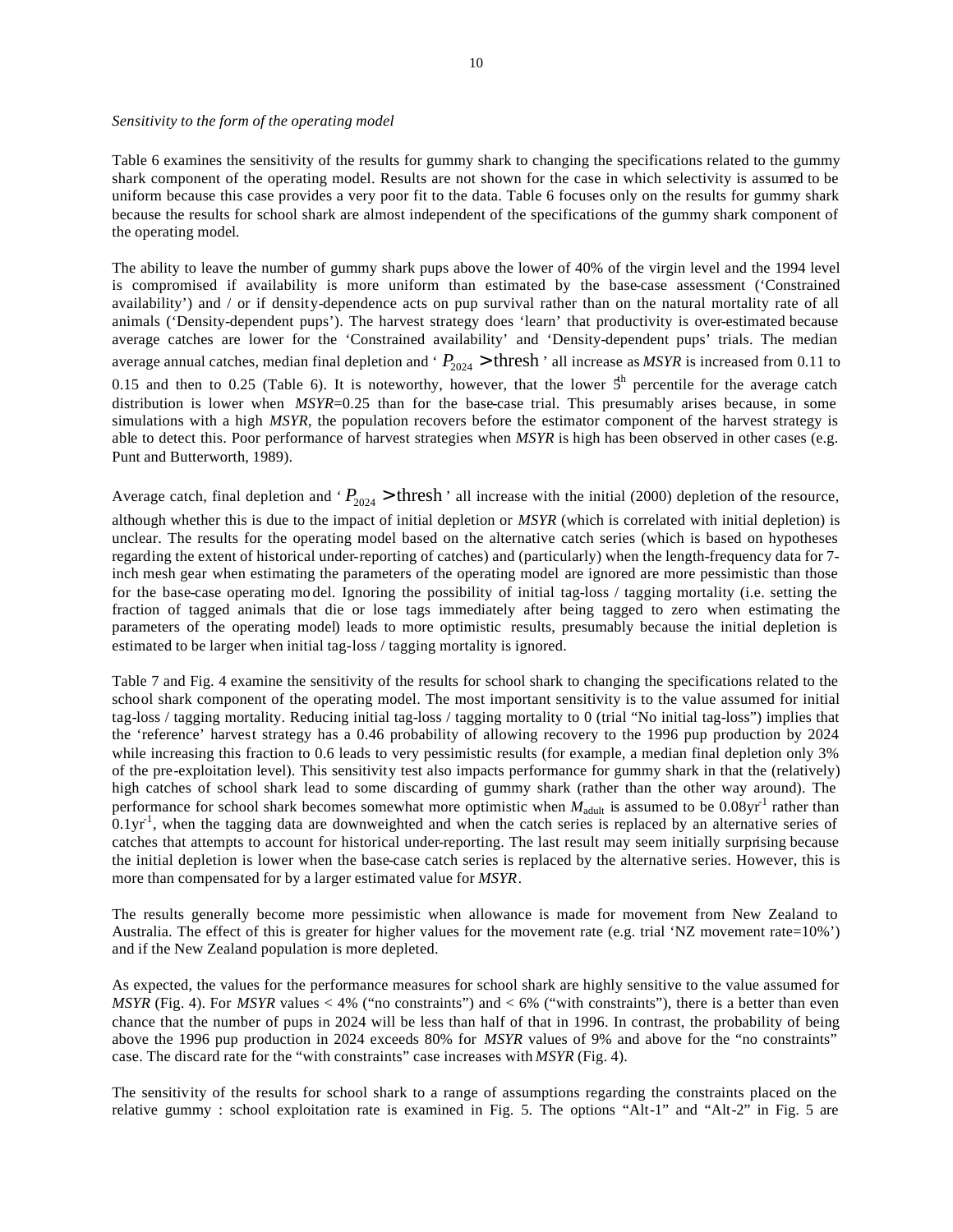intermediate between the "default" constraints and ignoring any TAC-related discarding and involve linearly interpolating the exploitation rates constraints between the default value and none. The option "No discarding" in Fig. 5 ignores all sources of discarding (i.e. no TAC-related discarding and no high-grading or additional damagerelated discarding). As expected, performance in terms of allowing recovery of the school shark resource (and, in fact, in terms of the catches of school shark) improves as the extent of discarding due to mis-matches in *TAC*s is reduced.

# *Sensitivity to the data used when setting TACs*

Table 8 examines the sensitivity of the performance measures to changing the data available for *TAC* setting. Ignoring the length-frequency data leads to lower average annual catches of gummy shark while ignoring the agecomposition data leads to higher average annual catches of gummy shark but also to a greater than 50% chance of the number of gummy shark pups not being above the lower of 40% of the virgin level and the 1994 level. The results are not very sensitive to halving or doubling the survey sample size  $(N_2)$ ; catches of gummy shark are, however, slightly higher if the sample sizes are doubled for the "default constraints" case.

Including the CPUE data (along with the survey, length-frequency and age-composition data) in the assessment leads to markedly lower catches of gummy shark and consequently better recovery of school shark (Table 8). Basing the assessments solely on the CPUE data leads to lower but more variable landed catches of school shark as well as increased discarding of this species. As expected, the distribution of average annual gummy shark catches is wider than for the base-case when the harvest strategy uses only CPUE data. For the "default constraints" case, this leads to a lower probability of gummy shark being above the lower of 40% of the virgin level and the 1994 level in 2024.

# *General discussion*

Ultimately, any harvest strategy for school and gummy shark should promote the recovery of the school shark resource without impacting substantially on the catches of gummy shark. The 'reference' harvest strategy examined in Tables 5 – 8 was chosen because it achieves a 'tolerable' balance between risk and reward. Any such balance is, however, subjective to some extent and, in this case, is simply one chosen by the authors of this paper. Any final decision regarding a harvest strategy will be made by AFMA based on advice from SharkMAC and other relevant advisory bodies.

One outcome from an evaluation of harvest strategies is that the uncertainties that most impact the ability to satisfy the management objectives are identified. In principle, this could be used to prioritize future management-related research (Butterworth and Punt, 1999). As expected from observations of the process of developing harvest strategies in other fishery jurisdictions (Butterworth and Punt, 1999), the results of the application of the Management Strategy Evaluation framework to the problem of setting *TAC*s for school and gummy shark highlight that there are only a few key uncertainties to which candidate harvest strategies are particularly sensitive. For the Southern Shark Fishery these are:

- a) The extent of future TAC-related discarding. Recovery of school shark pup production to above the level in 1996 depends critically on whether fishers can modify their targeting practices to avoid school shark (e.g. Fig. 5). For example, up to 60% of the catch of school shark in Bass Strait is the result of targeted fishing rather than being incidental whilst fishing for gummy shark (B. Taylor (pers. obs.)).
- b) The value of the *MSYR* parameter. Although it is not unexpected from previous studies that the values for the performance measures are highly sensitive to the value for the parameter that determines productivity, *MSYR*, this is the key uncertainty once an assumption regarding the extent of future TAC-related discarding is made (Fig. 4, Tables 6 and 7).
- c) The extent of initial tag-loss / tagging mortality. This factor can have a marked impact on performance, in that final depletions and annual catches are lower when there is initial tag-loss / tagging mortality (Tables 6 and 7).

The result that the performances of harvest strategies are highly sensitive to the extent of (technical) interaction between school and gummy shark is perhaps intuitive. Nevertheless, shark species are commonly by-catch or byproduct species. The results presented in this paper indicate that ignoring technical interactions may severely overestimate the ability to recover species that are not major target species. Unfortunately, apart from a few notable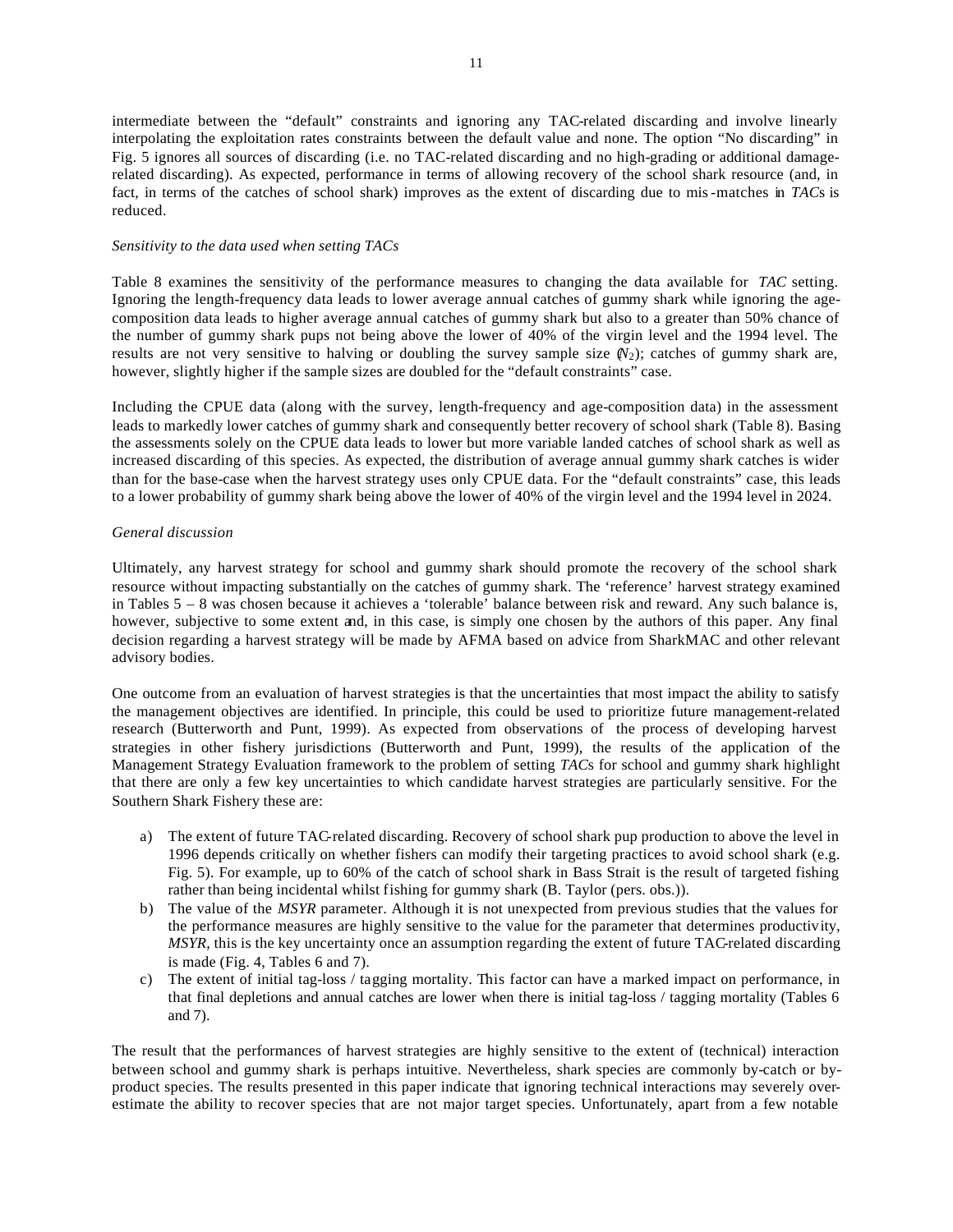exceptions (anchovy and pilchard off South Africa (e.g. Cochrane *et al*., 1998; Geromont *et al*., 1999) and species in Australia's South East Fishery (e.g. Punt *et al*., 2002)) evaluations of harvest strategies have ignored technical interactions.

None of the harvest strategies considered in this paper performed well at allowing the school shark resource to recover in the short term. This is partly because of the poor status of the resource and the relatively low productivity of school shark but also because of the technical interaction between school and gummy shark. In order to achieve a higher probability of recovery, the constraints suggested by SharkMAC (minimum *TAC* levels, maximum interannual percentage changes in *TAC*, etc.) will need revision. If fishers are unable (or unwilling) to modify their targeting practices to avoid TAC-related discarding of school shark, it may be necessary to reduce the catches of gummy shark to lower levels than would be appropriate if gummy shark was the target of a single species fishery.

# **Acknowledgements**

Funding for this work was provided by the Fisheries Research and Development Corporation (FRDC) through FRDC grant 99/102 and by the Australian Fisheries Management Authority. The remaining members of SharkFAG are thanked for their suggestions regarding the hypotheses to include in the operating models. Russell Hudson and Lauren Brown (MAFRI) are thanked for collecting and managing the data, and Robin Thoms on for commenting an earlier version of this paper.

### **References**

- ANON. 1998. AFMA Annual Report 1997-98. Australian Fisheries Management Authority, Canberra.
- BUTTERWORTH, D. S. 1987. A suggested amendment to the harvesting strategy used at ICSEAF to specify hake TAC levels *Col. Vol. Sci. Pap. ICSEAF*, **14**: 101–108.
- BUTTERWORTH, D. S. and A. E. PUNT. 1999. Experiences in the evaluation and implementation of management procedures. *ICES J. Mar. Sci.*, **56**: 985–998.
- BUTTERWORTH, D. S., K. L. COCHRANE, and J. A. A. DE OLIVEIRA. 1997. Management procedures: A better way to manage fisheries? The South African experience. *In*: Global Trends: Fisheries Management. E. Pikitch, D. D. Huppert, and M. P. Sissenwine (eds.), p. 83–90.
- COCHRANE, K. L., D. S. BUTTERWORTH, J. A. A. DE OLIVEIRA, and B. A. ROEL. 1998. Management procedures in a fishery based on highly variable stocks and with conflicting objectives: Experiences in the South African pelagic fishery. *Rev. Fish. Biol. Fish.*, **8**: 177–214.
- DONOVAN, G. P. 1989. The Comprehensive Assessment of Whale Stocks: The Early Years. *Rep. Int., Whal. Comm.* (Special Issue 11).
- FAO. 1995. Precautionary approach to fisheries. Part 1: Guidelines on the precautionary approach to capture fisheries and species introductions. *FAO Fish. Tech. Pap*., **350/1**.
- GEROMONT, H. F., J. A. A. DE OLIVEIRA, S. J. JOHNSON, and C. L. CUNNINGHAM. 1999. Development and application of management procedures for fisheries in southern Africa. *ICES J. Mar. Sci.*, **56**: 952–966.
- HILBORN, R. 1979. Comparison of fisheries control systems that utilize catch and effort data. *J. Fish. Res. Board Can.*, **36**: 1477–1489.
- HURST, R. J., N. W. BAGLEY, G. A. MCGREGOR, and M. P. FRANCIS. 1999. Movements of the New Zealand school shark, Galeorhinus galeus, from tag returns. *NZ J. Mar. Freshw. Res.*, **33**: 29–48.
- KAUFMANN, B., G. GEEN, and S. SEN. 1999. Fish Futures: Individual Transferable Quotas in Fisheries. Fisheries Economics, Research and Management Pty Ltd., Kiama.
- LUDWIG, D., R. HILBORN, and C. WALTERS. 1993. Uncertainty, resource exploitation, and conservation: Lessons from history*. Nature* **260**: (2 April), p. 17+36.
- MCALLISTER, M. K., and J. N. IANELLI. 1997. Bayesian stock assessment using catch-age data and the sampling – importance resampling algorithm. *Can. J. Fish. Aquat. Sci.*, **54**: 284–300.
- MCALLISTER, M. K., P. J. STARR, V. R. RESTREPO, and G. P. KIRKWOOD. 1999. Formulating quantitative methods to evaluate fishery-management systems: what fishery processes should be modelled and what tradeoffs should be made? *ICES J. Mar. Sci.*, **56**: 900–916.
- METHOT, R. D. 1989. Synthetic estimates of historical abundance and mortality for northern anchovy. *AFS Symp.,* **6**: 66–82.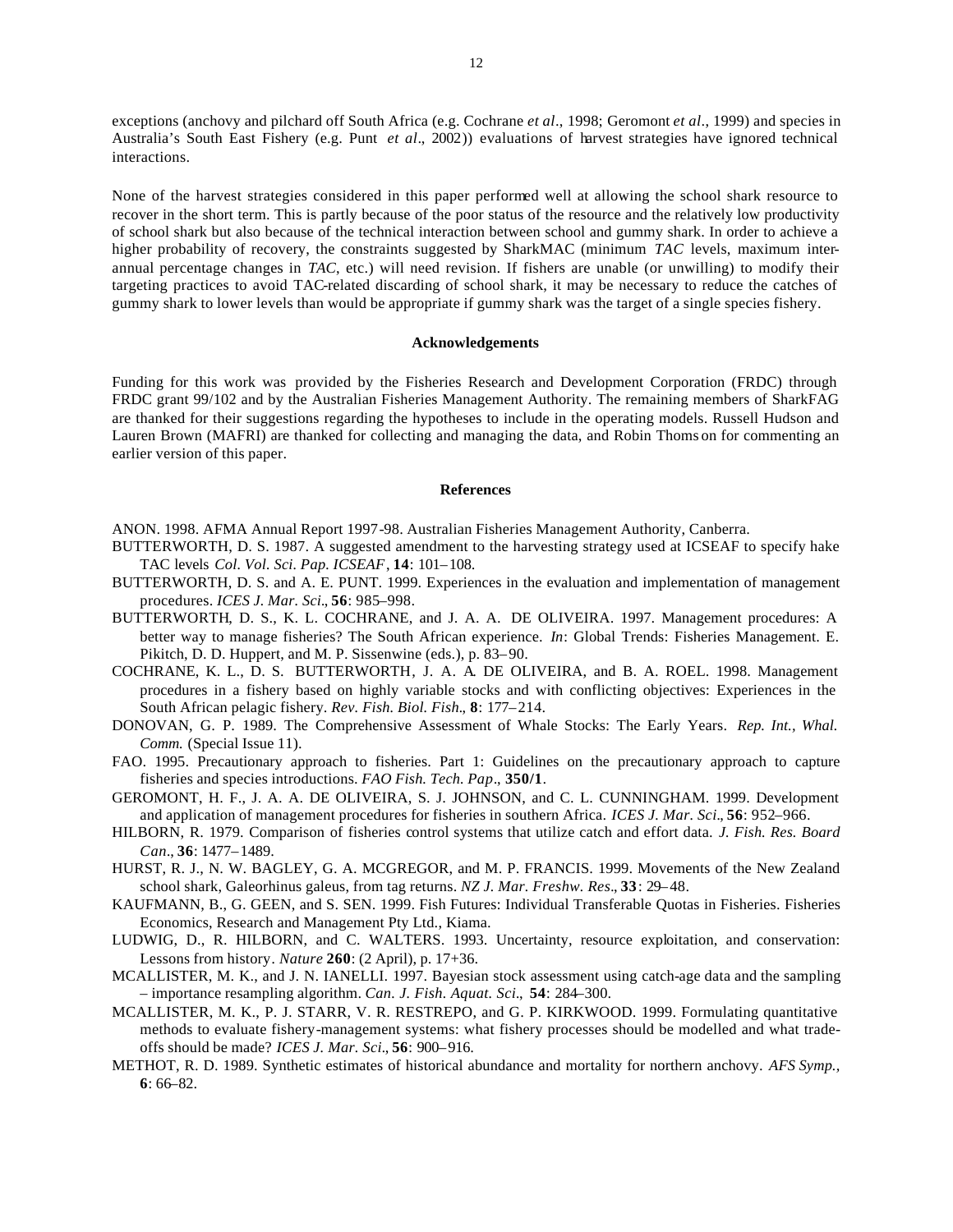- METHOT, R. D. 1990. Synthesis model: an adaptable framework for analysis of diverse stock assessment data. *Bull. Int. North Pac. Fish. Commn*, **50**: 259–277.
- PRIBAC, F., A. E. PUNT, T. I. WALKER, and B. L. TAYLOR. In prep. The value of length, age and tagging data in a stock assessment of a length selective fishery for gummy shark. *J. Northw. Atl. Fish. Sci*., 00: 00–00.
- PRINCE, J., L. BROWN, and T. WALKER. 1999. Pilot fishery-independent fixed-station survey for southern shark stocks. Final Report to the Australian Fisheries Management Authority. Australian Fisheries Management Authority, Canberra.
- PUNT, A. E. 1994. Assessments of the stocks of Cape hake *Merluccius* spp. off South Africa. *S. Afr. J. Mar. Sci.*, **14**: 159–186*.*
- PUNT, A. E., and D. S. BUTTERWORTH 1993. Variance estimates for fisheries assessment: their importance and how best to evaluate them. *In*: Risk Evaluation and Biological Reference Points for Fisheries Management. S. J. Smith, J. J. Hunt and D. Rivard (eds.), *Spec. Publ. Can. J. Fish. Aquat. Sci* **120**, p. 145–162.
- PUNT, A. E., and R. B. KENNEDY 1997. Population modelling of Tasmanian rock lobster, *Jasus edwardsii*, resources. *Mar. Freshw. Res.*, **48**: 967–980.
- PUNT, A. E., A. D. M. SMITH, and G. CUI. 2001a. Review of progress in the introduction of management strategy evaluation (MSE) approaches in Australia's South East Fishery. *Mar. Freshw. Res.*, **52**: 719–726.
- PUNT, A. E., and D. S. BUTTERWORTH. 1989. Results of first stage screening trials for a proposed whale stock management procedure. *Rep. Int. Whal. Commn* (*Special Issue* 11): 191–197.
- PUNT, A. E., T. I. WALKER, and J. D. PRINCE. 2001c. Assessing the management-related benefits of fixedstation fishery-independent surveys in Australia's southern shark fishery. *Fisheries Research* **55**: 281–295.
- PUNT, A. E., A. D. M. SMITH, and G. CUI. 2002. Evaluation of management tools for Australia's South East Fishery. 3. Towards selecting appropriate harvest strategies. *Mar. Freshw. Res.*, **53**: 645–660.
- PUNT, A. E., F. PRIBAC, T. I. WALKER, B. L. TAYLOR, and J. D. PRINCE. 2000. Stock assessment of school shark *Galeorhinus galeus* based on a spatially-explicit population dynamics model. *Mar. Freshw. Res.*, **51**: 205–220.
- PUNT, A. E., F. PRIBAC, T. I. WALKER, and B. L. TAYLOR. 2001b. Population modelling and harvest strategy evaluation for school and gummy shark. Report of FRDC 99/102. CSIRO Marine Research, Hobart.
- SMITH, A. D. M. 1994. Management Strategy Evaluation The Light on the Hill. *In*: Population Dynamics for Fisheries Management, Australian Society for Fish Biology Workshop Proceedings, Perth 24–25 August 1993. D. A. Hancock (ed.), p. 249–253.
- SMITH, A. D. M., K. J. SAINSBURY, and R. A. STEVENS. 1999. Implementing effective fisheries-management systems – management strategy evaluation and the Australian partnership approach. *ICES J. Mar. Sci.*, **56**: 967– 979.
- SOUTHWARD, G. M. 1968. A simulation of management strategies in the Pacific Halibut fishery. *Int. Pac. Halibut Commn Rep.,* **47**: 1–70.
- STARR, P. J., P. A. BREEN, R. HILBORN, and T. H. KENDRICK. 1997. Evaluation of a management decision rule for a New Zealand rock lobster substock. *Mar. Freshw. Res.*, **48**: 1093–1101.
- WALKER, T. I. 1994a. Fishery model of gummy shark, *Mustelus antarcticus*, for Bass Strait. *In*: Resource Technology '94 New Opportunities Best Practice, The Centre for Geographic Information Systems & Modelling. I. Bishop (ed.), p. 422–438.
- WALKER, T. I. 1994b. Stock assessments of the gummy shark, *Mustelus antarcticus* Günther, in Bass Strait and off South Australia. *In*: Population Dynamics for Fisheries Management, Australian Society for Fish Biology Workshop Proceedings, Perth 24–25 August 1993. D. A. Hancock (ed.), p. 173–187.
- WALKER, T. I. 1999. Southern Australian shark fishery management. *In*: Case Studies of Management of Elasmobranch Fisheries. R. Shotton (ed.), *FAO Fish. Tech. Pap.*, **378/2**: 480–514.
- WALKER, T. I., D. JOHNSON, D. BROWN, and K. MCLOUGHLIN. (eds.) 1998. The Southern Shark Fishery 1997, Fishery Assessment Report, Southern Shark Fishery Assessment Group, Australian Fisheries Management Authority, Canberra.
- WALKER, T. I., B. L. TAYLOR, and L. P. BROWN. 2000. Southern Shark Tag Database Project. FRDC Project No. 96/162, Final Report to the Fisheries Research and Development Corporation, Marine and Fisheries Resources Institute, Queenscliff.
- WALTERS, C. J., and P. H. PEARSE 1996. Stock information requirements for quota management systems in commercial fisheries. *Rev. Fish. Biol. Fish.*, **6**: 21–42.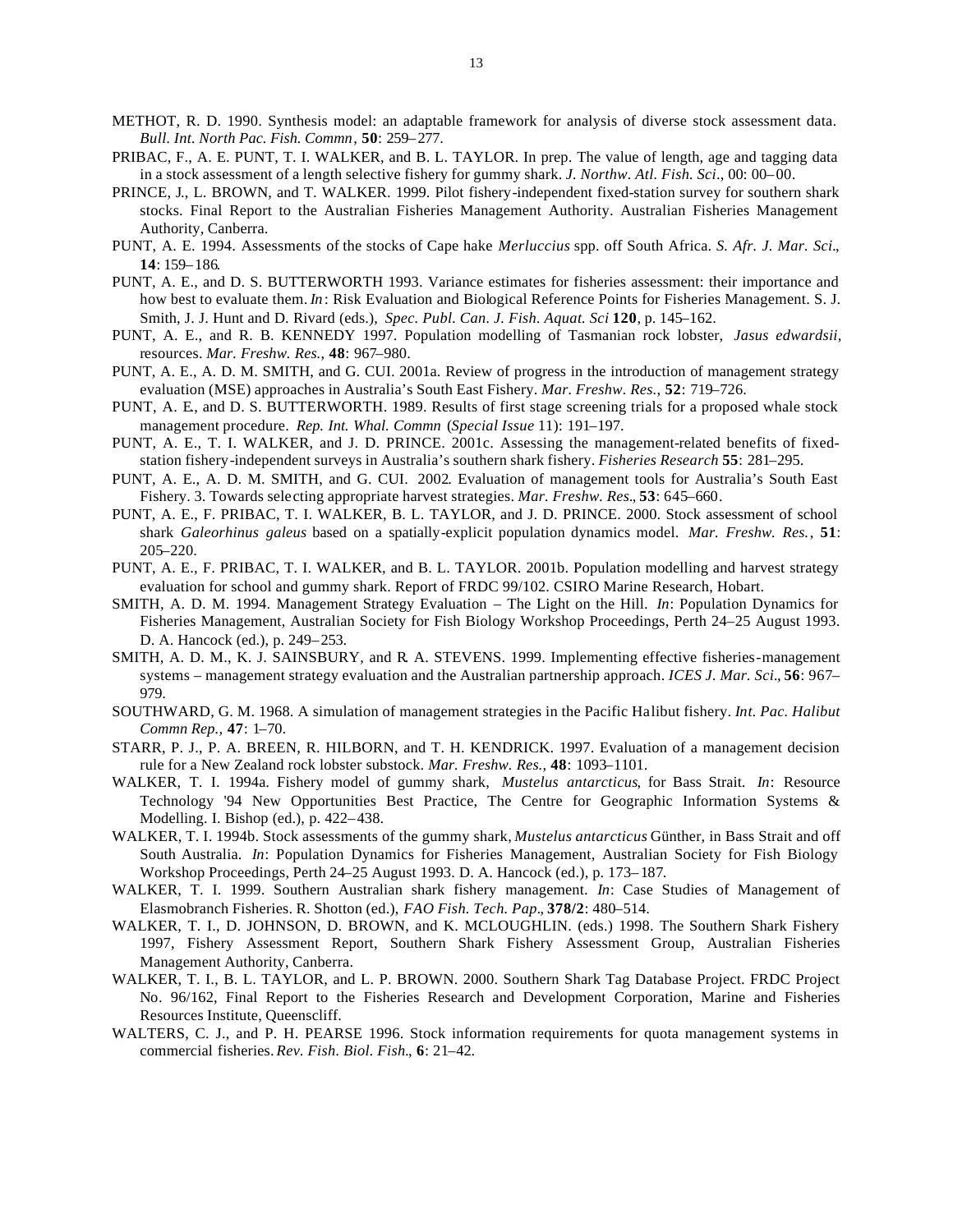TABLE 1. The factors and levels considered in the biological component of the operating models (see Punt *et al*. (2001b) for the full technical details of these operating models). The levels indicated in bold typeface are part of the specifications for the base-case trial.

| <b>Factor</b>                                        | <b>Levels</b>                                           |
|------------------------------------------------------|---------------------------------------------------------|
| (a) Gummy shark                                      |                                                         |
| Length-specific availability                         | <b>Estimated,</b> uniform, constrained $> 0.1$          |
| Density-dependent component                          | <b>Natural mortality, pup survival</b>                  |
| MSYR                                                 | <b>Estimated, 11%, 15%, 25%</b>                         |
| Initial depletion of pup production (Bass Strait and | <b>Estimated, 0.5, 0.6, 0.7, 0.8</b>                    |
| South Australia)                                     |                                                         |
| Use 7-inch mesh gear data                            | Yes, No                                                 |
| Catch series                                         | <b>Base-case</b> , alternative                          |
| Ignore initial tag loss                              | No, yes                                                 |
| (b) School shark                                     |                                                         |
| Movement rate from New Zealand                       | $0\%$ , 2%, 5%, 7%, 10%                                 |
| MSYR                                                 | <b>Estimated,</b> 3%, 4%, 5%, 6%, 7%, 8%, 10%, 11%, 12% |
| Adult natural mortality, $M_{\text{adult}}$          | $0.08$ yr <sup>1</sup> , $0.1$ yr <sup>-1</sup>         |
| Historical catches                                   | <b>Base-case</b> , alternative                          |
| Tagging contribution to the likelihood               | <b>Base-case</b> , halved                               |
| Depletion of the New Zealand stock                   | 50%, 75%, 100%                                          |
| Initial tag loss fraction                            | $20\%$ , 0, 40%                                         |

TABLE 2. The specifications for the generation of future data. The values indicated in bold typeface form part of the specifications for the base-case trial.

| Model parameter                       | Value - school shark | Value – gummy shark |
|---------------------------------------|----------------------|---------------------|
| Catch-rate data                       |                      |                     |
| Sampling error, $\mathbf{S}_q$        | 0.212, 0.3, 0.424    | 0.212, 0.3, 0.424   |
| Survey data                           |                      |                     |
| Stations per survey site, $N_2$       | 3, 6, 12             | 3, 6, 12            |
| Sampling error, $S$ ,                 | 1.132                | 0.849               |
| Additional variance, $\mathbf{S}_{A}$ | 0.2, 0.4             | 0.2, 0.4            |
| Length frequency sample size          |                      |                     |
| <b>Bass Strait</b>                    | $\bf{0}$             | 0, 1000             |
| South Australia                       | $\bf{0}$             | 0,850               |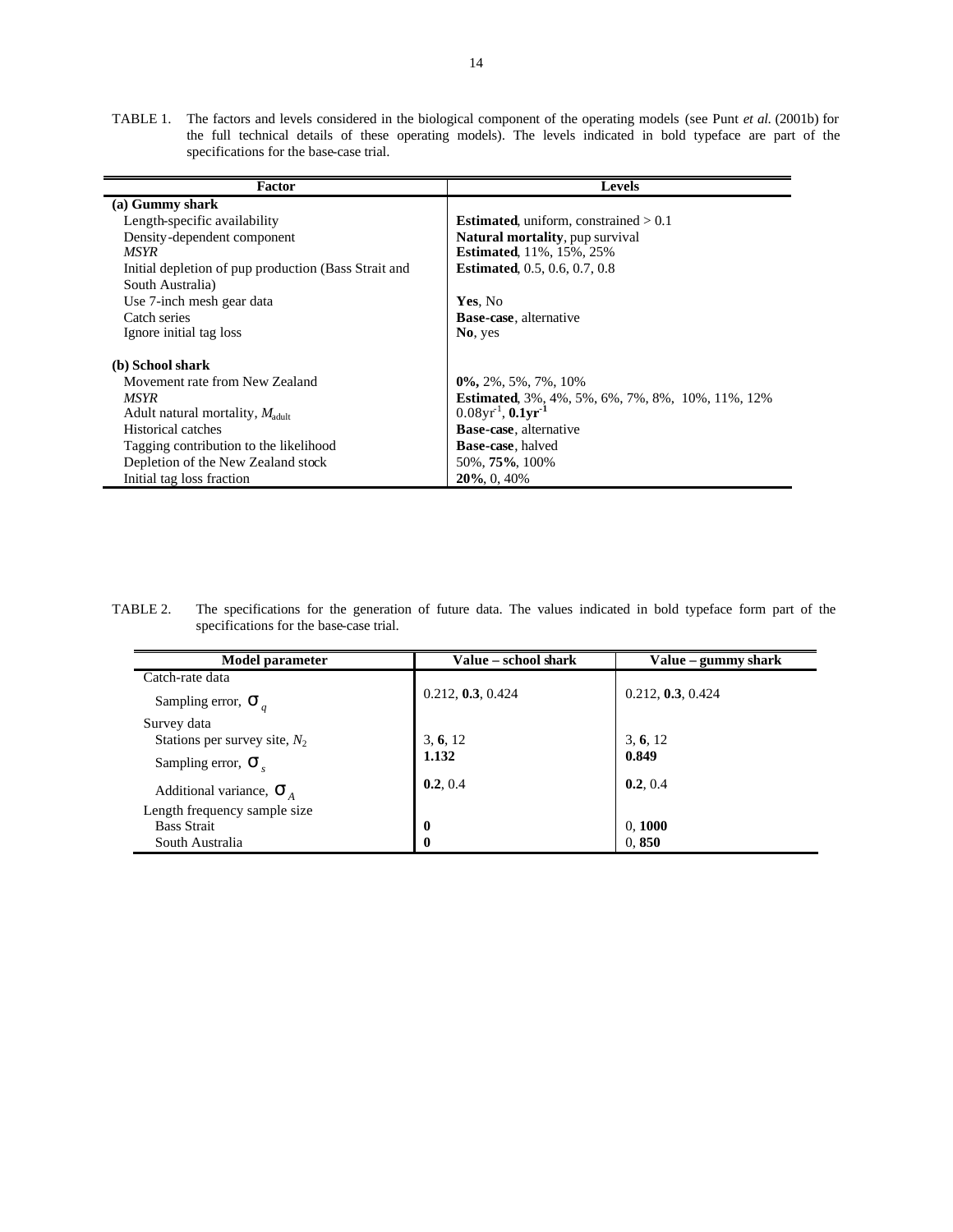TABLE 3. The probability of the number of school shark pups exceeding the 1996 level in 2024, the median annual catch of school shark during 2000–24, the median of the ratio of the number of pups in 2024 to that in 1996, and the percentage of the catch during 2000–24 that is discarded. Results are shown for a series of harvest strategies that pre-specify the annual (initial) *TACs*. The initial *TAC* for gummy shark is 1525*t* for all of the analyses in this Table.

|                            | Restrictions on annual reductions in TAC |                 |                |                |  |  |  |  |  |  |  |  |  |
|----------------------------|------------------------------------------|-----------------|----------------|----------------|--|--|--|--|--|--|--|--|--|
|                            | None                                     | None            | 20%            | 50%            |  |  |  |  |  |  |  |  |  |
|                            |                                          | (no discarding) |                |                |  |  |  |  |  |  |  |  |  |
| $P(P_{2024} > P_{1996})$   |                                          |                 |                |                |  |  |  |  |  |  |  |  |  |
| $319t$ TAC                 | $\theta$                                 | $\Omega$        | $\overline{0}$ | $\overline{0}$ |  |  |  |  |  |  |  |  |  |
| $200t$ TAC                 | 17                                       | 100             | $\theta$       | 12             |  |  |  |  |  |  |  |  |  |
| $150t$ TAC                 | 67                                       | 100             |                | 52             |  |  |  |  |  |  |  |  |  |
| $100t$ TAC                 | 100                                      | 100             | 2              | 99             |  |  |  |  |  |  |  |  |  |
| Median catch               |                                          |                 |                |                |  |  |  |  |  |  |  |  |  |
| $319t$ TAC                 | 317                                      | 317             | 319            | 317            |  |  |  |  |  |  |  |  |  |
| $200t$ TAC                 | 200                                      | 200             | 230            | 203            |  |  |  |  |  |  |  |  |  |
| $150t$ TAC                 | 150                                      | 150             | 201            | 159            |  |  |  |  |  |  |  |  |  |
| $100t$ TAC                 | 100                                      | 100             | 184            | 118            |  |  |  |  |  |  |  |  |  |
| $med(P_{2024} / P_{1996})$ |                                          |                 |                |                |  |  |  |  |  |  |  |  |  |
| $319t$ TAC                 | 42                                       | 43              | 38             | 42             |  |  |  |  |  |  |  |  |  |
| $200t$ TAC                 | 95                                       | 122             | 81             | 94             |  |  |  |  |  |  |  |  |  |
| $150t$ TAC                 | 103                                      | 155             | 87             | 101            |  |  |  |  |  |  |  |  |  |
| $100t$ TAC                 | 115                                      | 189             | 90             | 111            |  |  |  |  |  |  |  |  |  |
| Fraction discarded         |                                          |                 |                |                |  |  |  |  |  |  |  |  |  |
| $319t$ TAC                 | 5                                        | 5               | 5              | 5              |  |  |  |  |  |  |  |  |  |
| $200t$ TAC                 | 21                                       | 5               | 11             | 20             |  |  |  |  |  |  |  |  |  |
| $150t$ TAC                 | 39                                       | 5               | 18             | 35             |  |  |  |  |  |  |  |  |  |
| $100t$ TAC                 | 56                                       | 5               | 23             | 49             |  |  |  |  |  |  |  |  |  |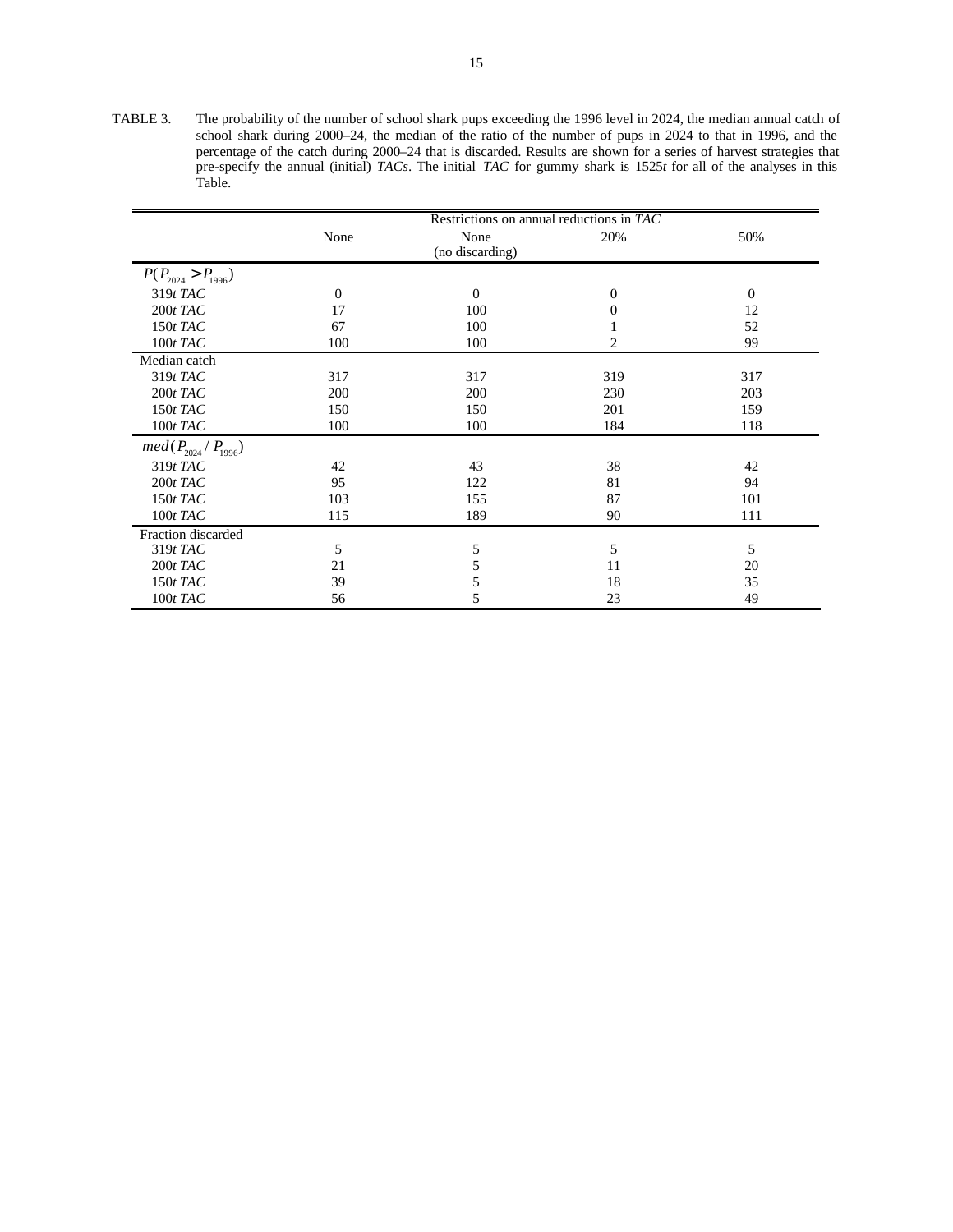# TABLE 4. Performance measures for school and gummy shark for the base-case trial for a set of harvest strategies based on ASPM.

|                          | (b)     |         |               |       |       |                                   |      |             |                       |                     |           |       |       |                                  |      |              |                   |
|--------------------------|---------|---------|---------------|-------|-------|-----------------------------------|------|-------------|-----------------------|---------------------|-----------|-------|-------|----------------------------------|------|--------------|-------------------|
| Harvest strategy variant |         |         |               |       |       | School shark performance measures |      |             |                       |                     |           |       |       | Gummy shark performance measures |      |              |                   |
| Bound by                 | $q_{1}$ | $q_{1}$ | Med           | 5%    | Med   | 95%                               | Med  | Med         | Prob                  | Med                 | Med       | 5%    | Med   | 95%                              | Med  | Med          | Prob              |
| <b>MSY</b>               | Sch     | Gum     | $P_{\rm fin}$ | Catch | Catch | Catch                             | Disc | AAV         | $P_{2024} > P_{1996}$ | $P_{2024}/P_{1996}$ | $P_{fin}$ | Catch | Catch | Catch                            | Disc | AAV          | $P_{2024}$ thresh |
| N <sub>0</sub>           | 0.4     |         |               | 159   | 159   | 165                               | 36   |             | 38                    | 96                  | 56        | 1525  | 1550  | 1630                             |      |              | 100               |
| No                       | 0.7     |         | 11            | 174   | 189   | 210                               | 26   | 8           | 8                     | 91                  | 56        | 1525  | 1550  | 1630                             | 3    |              | 100               |
| No                       |         |         | 9             | 189   | 213   | 237                               | 17   | 9           |                       | 79                  | 56        | 1522  | 1550  | 1629                             | 4    |              | 100               |
| No                       | 0.4     | 1.5     | 11            | 159   | 159   | 165                               | 36   | 8           | 35                    | 96                  | 56        | 1527  | 1552  | 1638                             | 3    |              | 100               |
| No                       | 0.7     | . . 5   | 11            | 174   | 189   | 210                               | 27   |             | 8                     | 91                  | 56        | 1527  | 1552  | 1638                             | 3    |              | 100               |
| No                       |         | 1.5     | 9             | 189   | 213   | 237                               | 17   | 9           |                       | 79                  | 56        | 1522  | 1552  | 1638                             | 3    | C            | 100               |
| Yes                      | 0.4     |         | 9             | 159   | 159   | 162                               | 41   |             |                       | 76                  | 42        | 1633  | 1788  | 1941                             |      | <sub>6</sub> | 61                |
| Yes                      | 0.7     |         | 9             | 165   | 177   | 195                               | 35   | 8           |                       | 74                  | 42        | 1633  | 1788  | 1941                             |      | <sub>0</sub> | 61                |
| Yes                      |         |         | 8             | 177   | 204   | 231                               | 26   | $\mathbf Q$ |                       | 66                  | 42        | 1633  | 1785  | 1941                             | 2    | 6            | 59                |

|  | (a) With default constraints on the relative gummy : school exploitation rates |  |  |  |  |  |  |
|--|--------------------------------------------------------------------------------|--|--|--|--|--|--|
|--|--------------------------------------------------------------------------------|--|--|--|--|--|--|

(b) With no constraints on the relative gummy : school exploitation rates

| Harvest strategy variant |         |         |           |       |       | School shark performance measures |      |     |                       |                     |           |       | Gummy shark performance measures |       |      |     |                   |
|--------------------------|---------|---------|-----------|-------|-------|-----------------------------------|------|-----|-----------------------|---------------------|-----------|-------|----------------------------------|-------|------|-----|-------------------|
| Bound by                 | $q_{1}$ | $q_{1}$ | Med       | 5%    | Med   | 95%                               | Med  | Med | Prob                  | Med                 | Med       | 5%    | Med                              | 95%   | Med  | Med | Prob              |
| <b>MSY</b>               | Sch     | Gum     | $P_{fin}$ | Catch | Catch | Catch                             | Disc | AAV | $P_{2024} > P_{1996}$ | $P_{2024}/P_{1996}$ | $P_{fin}$ | Catch | Catch                            | Catch | Disc | AAV | $P_{2024}$ thresh |
| No                       | 0.4     |         |           | 159   | 165   | 181                               |      |     | 100                   | 141                 | 56        | 1525  | 1549                             | 1618  |      |     | 100               |
| No                       | 0.7     |         | 14        | 182   | 197   | 218                               | 5    | Q   | 99                    | 117                 | 56        | 1525  | 1549                             | 1618  | 3    |     | 100               |
| N <sub>0</sub>           |         |         | 11        | 201   | 226   | 242                               | 5    | 10  | 35                    | 92                  | 56        | 1525  | 1549                             | 1618  | 3    |     | 100               |
| N <sub>0</sub>           | 0.4     | 1.5     | 17        | 159   | 165   | 181                               | 5    | 9   | 100                   | 141                 | 56        | 1527  | 1551                             | 1616  | 3    | 5   | 100               |
| No                       | 0.7     | 1.5     | 14        | 182   | 197   | 218                               | 5    | 9   | 99                    | 117                 | 56        | 1527  | 1551                             | 1616  | 3    |     | 100               |
| N <sub>0</sub>           |         | 1.5     |           | 201   | 226   | 242                               | 5    | 10  | 35                    | 92                  | 56        | 1527  | 1551                             | 1616  | 3    |     | 100               |
| Yes                      | 0.4     |         | 17        | 159   | 165   | 181                               | 5    | 9   | 100                   | 141                 | 42        | 1633  | 1785                             | 1941  |      | 6   | 65                |
| Yes                      | 0.7     |         | 14        | 182   | 197   | 218                               | 5    | 9   | 99                    | 117                 | 42        | 1633  | 1785                             | 1941  |      | 6   | 65                |
| Yes                      |         |         | 11        | 201   | 226   | 242                               | ς    | 10  | 35                    | 92                  | 42        | 1633  | 1785                             | 1941  |      | 6   | 65                |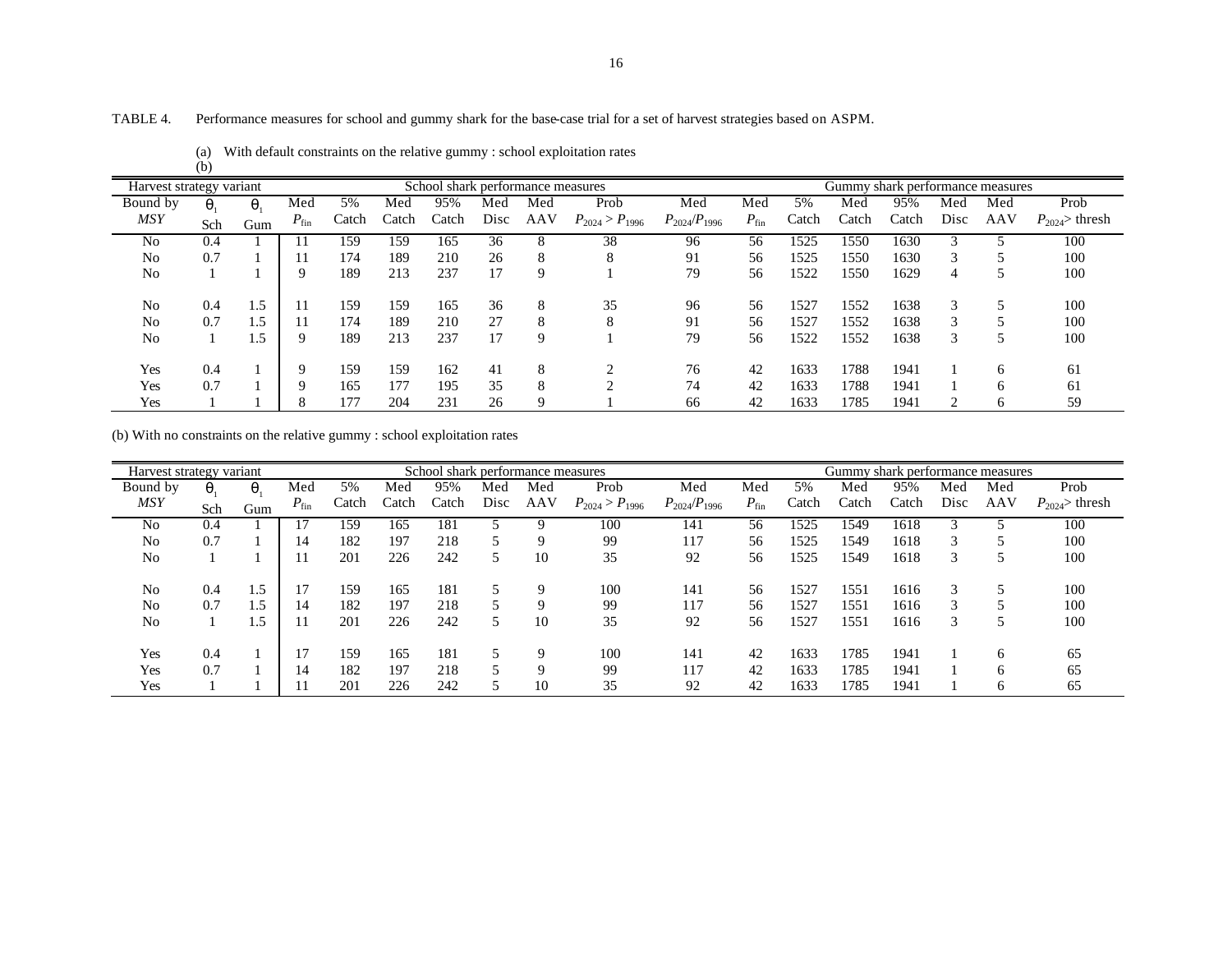| Harvest strategy            |           |       |       | School shark performance measures |      |     |                       |                     | Gummy shark performance measures |       |       |       |      |              |                   |  |
|-----------------------------|-----------|-------|-------|-----------------------------------|------|-----|-----------------------|---------------------|----------------------------------|-------|-------|-------|------|--------------|-------------------|--|
|                             | Med       | 5%    | Med   | 95%                               | Med  | Med | Prob                  | Med                 | Med                              | 5%    | Med   | 95%   | M ed | Med          | Prob              |  |
|                             | $P_{fin}$ | Catch | Catch | Catch                             | Disc | AAV | $P_{2024} > P_{1996}$ | $P_{2024}/P_{1996}$ | $P_{fin}$                        | Catch | Catch | Catch | Disc | AAV          | $P_{2024}$ thresh |  |
| <b>Reference</b>            |           | 165   | 177   | 195                               | 35   | 8   |                       | 74                  | 42                               | 1633  | 1788  | 1941  |      |              | -61               |  |
| Estimate Gummy $M$          | Q.        | 165   | 174   | 189                               | 36   | 8   | ◠                     | 73                  | 38                               | 1629  | 1827  | 2046  |      |              | 41                |  |
| <b>Estimate Rec resides</b> | 9         | 165   | 177   | 195                               | 35   | 8   | ◠                     | 74                  | 43                               | 1627  | 1781  | 1924  |      | <sub>0</sub> | 70                |  |
| $q_2 = 0.1$                 | Q         | 169   | 183   | 201                               | 33   | 8   |                       | 73                  | 42                               | 1633  | 1788  | 1941  |      | 6            | 61                |  |
| $q_2 = 0.7$                 | Q         | 162   | 168   | 183                               | 37   | 11  | ◠                     | 75                  | 42                               | 1633  | 1785  | 1941  |      | 6            | 62                |  |
| Extent of carryover         |           |       |       |                                   |      |     |                       |                     |                                  |       |       |       |      |              |                   |  |
| 30%                         | Q         | 165   | 177   | 195                               | 35   | 8   | ◠                     | 74                  | 40                               | 1642  | 1802  | 1960  |      | <sub>6</sub> | 50                |  |
| 10%                         |           | 165   | 177   | 195                               | 35   | 8   |                       | 75                  | 44                               | 1630  | 1772  | 1915  |      | h            | 83                |  |

TABLE 5. Performance measures for school and gummy shark for the variant of the base-case trial in which the default constraints are placed on the relative gummy : school exploitation rates for a set of variants of the 'reference' harvest strategy. The results for the 'reference' harvest strategy are shown in bold typeface.

TABLE 6. Sensitivity of the performance measures for gummy shark for the 'reference' harvest strategy to modifying the specifications of the gummy shark component of the operating model. The results for the base-case trial are shown in bold typeface.

| Operating model           | Constraints on the relative gummy: school shark exploitation rate |       |       |       |                |     |                   |           |       |       |       |      |              |                   |  |
|---------------------------|-------------------------------------------------------------------|-------|-------|-------|----------------|-----|-------------------|-----------|-------|-------|-------|------|--------------|-------------------|--|
|                           |                                                                   |       |       |       | Default        |     |                   |           |       |       | None  |      |              |                   |  |
|                           | Med                                                               | 5%    | Med   | 95%   | Med            | Med | Prob              | Med       | 5%    | Med   | 95%   | Med  | Med          | Prob              |  |
|                           | $P_{fin}$                                                         | Catch | Catch | Catch | Disc           | AAV | $P_{2024}$ thresh | $P_{fin}$ | Catch | Catch | Catch | Disc | AAV          | $P_{2024}$ thresh |  |
| Base-case                 | 42                                                                | 1633  | 1788  | 1941  |                | o   | 61                | 42        | 1633  | 1785  | 1941  |      | 6            | 65                |  |
| Constrained availability  | 27                                                                | 1394  | 1614  | 1809  |                | 6   |                   | 27        | 1394  | 1615  | 218   |      | <sub>(</sub> |                   |  |
| Density-dependent pups    | 26                                                                | 1358  | 1578  | 1792  |                | 6   |                   | 26        | 1358  | 1577  | 1792  |      | <sub>(</sub> |                   |  |
| $MSYR = 0.11$             | 27                                                                | 1347  | 1489  | 1642  |                | 6   |                   | 27        | 1347  | 1489  | 1642  |      | O            |                   |  |
| $MSYR = 0.15$             | 38                                                                | 1601  | 1714  | 1854  |                | 6   | 29                | 38        | 1601  | 1713  | 1839  |      | <sub>0</sub> | 31                |  |
| $MSYR = 0.25$             | 56                                                                | 1131  | 1934  | 2006  | $\overline{c}$ | 6   | 100               | 57        | 1128  | 1934  | 1998  |      | 6            | 100               |  |
| Initial depletion $= 0.5$ | 33                                                                | 1565  | 1671  | 1744  |                |     | ◠                 | 33        | 1566  | 1665  | 1744  |      |              | 3                 |  |
| Initial depletion $= 0.6$ | 50                                                                | 1813  | 1882  | 1941  |                | 6   | 100               | 51        | 1812  | 1880  | 1935  |      | h            | 100               |  |
| Initial depletion $= 0.7$ | 62                                                                | 1917  | 1968  | 2029  | $\overline{c}$ |     | 100               | 63        | 1911  | 1962  | 2021  | ◠    |              | 100               |  |
| Initial depletion $= 0.8$ | 75                                                                | 1927  | 1976  | 2041  | 2              |     | 100               | 75        | 1920  | 1971  | 2035  |      |              | 100               |  |
| Ignore 7-inch mesh data   | 31                                                                | 1354  | 1576  | 1798  |                | 6   | 8                 | 31        | 1354  | 1572  | 1798  |      | <sub>(</sub> | 8                 |  |
| Alternative catches       | 38                                                                | 1397  | 1754  | 1936  |                |     | 42                | 39        | 1397  | 1751  | 1936  |      |              | 44                |  |
| No initial tag-loss       | 42                                                                | 1681  | 1814  | 1957  |                |     | 70                | 42        | 1681  | 1812  | 1957  |      |              | 70                |  |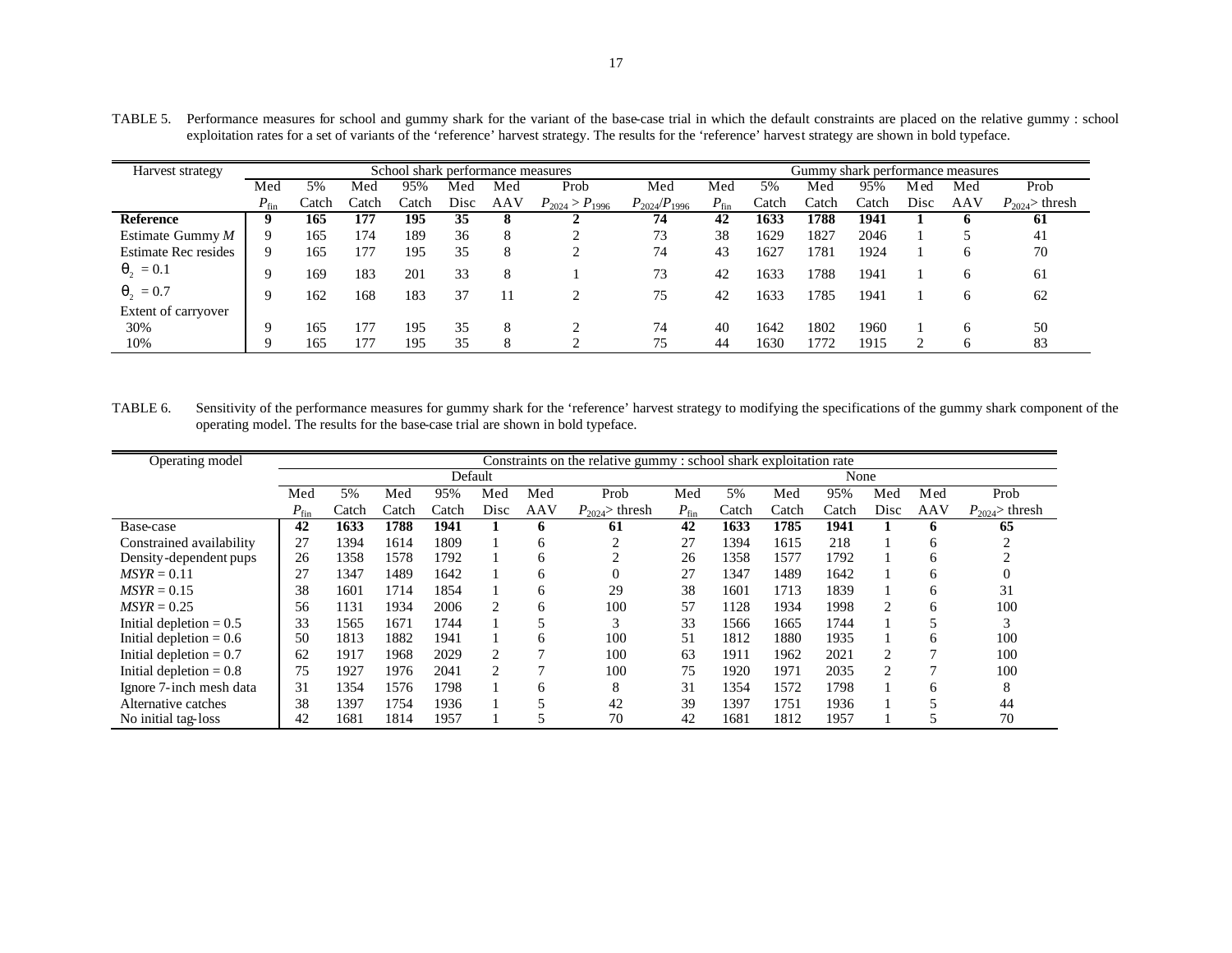TABLE 7. Sensitivity of the performance measures for school shark for the 'reference' harvest strategy to modifying the specifications of the school shark component of the operating model. The results for the base-case trial are shown in bold typeface.

| Operating model                       | Constraints on the relative gummy : school shark exploitation rate |       |       |       |         |     |                           |                     |             |       |       |       |      |     |                       |                     |
|---------------------------------------|--------------------------------------------------------------------|-------|-------|-------|---------|-----|---------------------------|---------------------|-------------|-------|-------|-------|------|-----|-----------------------|---------------------|
|                                       |                                                                    |       |       |       | Default |     |                           |                     |             |       |       |       | None |     |                       |                     |
|                                       | Med                                                                | 5%    | Med   | 95%   | Med     | Med | Prob                      | Med                 | Med         | 5%    | Med   | 95%   | Med  | Med | Prob                  | Med                 |
|                                       | $P_{fin}$                                                          | Catch | Catch | Catch | Disc    | AAV | $P_{2024} > P_{1996}$     | $P_{2024}/P_{1996}$ | $P_{fin}$   | Catch | Catch | Catch | Disc | AAV | $P_{2024} > P_{1996}$ | $P_{2024}/P_{1996}$ |
|                                       |                                                                    |       |       |       |         |     | No New Zealand movement   |                     |             |       |       |       |      |     |                       |                     |
| Base-case                             |                                                                    | 165   | 177   | 195   | 35      | 8   |                           | 74                  | 14          | 182   | 197   | 218   | 5    | 9   | 99                    | 117                 |
| No initial tag-loss                   | 15                                                                 | 165   | 186   | 210   | 46      | 9   | 46                        | 99                  | 22          | 203   | 234   | 275   |      | 10  | 100                   | 145                 |
| Initial tag- $loss = 0.6$             |                                                                    | 161   | 174   | 185   | 17      | 10  | $\theta$                  | 31                  |             | 174   | 180   | 195   |      | 9   | $\Omega$              | 55                  |
| $M_{\text{adult}} = 0.08 \text{yr}^1$ | $\overline{2}$                                                     | 171   | 186   | 210   | 42      | 9   | 10                        | 90                  | 19          | 202   | 223   | 263   |      | 10  | 100                   | 139                 |
| Halve tag contribution                |                                                                    | 168   | 183   | 204   | 41      | 8   | 6                         | 88                  | 17          | 197   | 221   | 258   |      | 10  | 100                   | 135                 |
| Alternative catches                   |                                                                    | 165   | 177   | 195   | 40      | 8   |                           | 81                  | 14          | 195   | 211   | 237   | ר    | 10  | 100                   | 132                 |
|                                       |                                                                    |       |       |       |         |     | With New Zealand movement |                     |             |       |       |       |      |     |                       |                     |
| NZ depletion $= 0.75$                 | 6                                                                  | 165   | 171   | 180   | 27      | 8   |                           | 55                  | 10          | 168   | 177   | 189   |      | 8   | $\Omega$              | 87                  |
| NZ depletion $= 1$                    |                                                                    | 165   | 180   | 198   | 41      | 8   |                           | 63                  | 11          | 180   | 202   | 224   |      | 10  | 39                    | 99                  |
| NZ depletion $= 0.5$                  |                                                                    | 143   | 156   | 165   | 15      | 12  |                           | 19                  |             | 166   | 171   | 173   |      | 10  |                       | 33                  |
| NZ movemnt rate $= 2\%$               |                                                                    | 165   | 174   | 189   | 30      | 8   |                           | 60                  |             | 174   | 180   | 195   |      | 8   | 13                    | 96                  |
| NZ movemnt rate $= 7\%$               | 6                                                                  | 165   | 168   | 180   | 27      |     |                           | 54                  | $\mathbf Q$ | 165   | 177   | 180   |      | 8   | $\Omega$              | 86                  |
| NZ movemnt rate $= 10\%$              |                                                                    | 165   | 168   | 180   | 24      | 8   |                           | 49                  | 8           | 165   | 174   | 180   |      |     |                       | 77                  |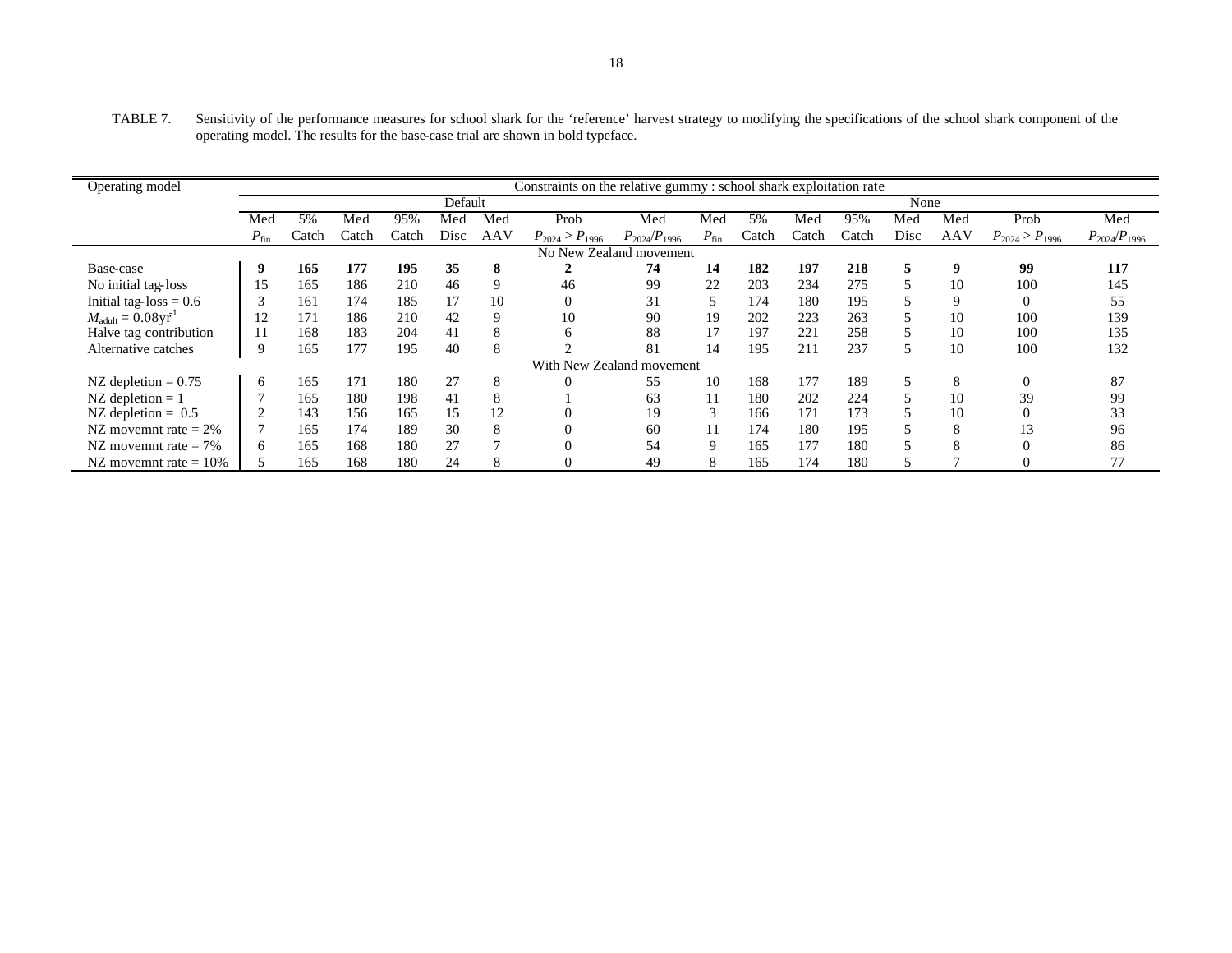| Operating model           |           |       |       | School shark performance measures |      |     |                                                                                |                     |           |       | Gummy shark performance measures |       |                |     |                   |
|---------------------------|-----------|-------|-------|-----------------------------------|------|-----|--------------------------------------------------------------------------------|---------------------|-----------|-------|----------------------------------|-------|----------------|-----|-------------------|
|                           | Med       | 5%    | Med   | 95%                               | Med  | Med | Prob                                                                           | Med                 | Med       | 5%    | Med                              | 95%   | Med            | Med | Prob              |
|                           | $P_{fin}$ | Catch | Catch | Catch                             | Disc | AAV | $P_{2024} > P_{1996}$                                                          | $P_{2024}/P_{1996}$ | $P_{fin}$ | Catch | Catch                            | Catch | Disc           | AAV | $P_{2024}$ thresh |
|                           |           |       |       |                                   |      |     | (a) With default constraints on the relative gummy : school exploitation rates |                     |           |       |                                  |       |                |     |                   |
| Base-case                 | 9         | 165   | 177   | 195                               | 35   | 8   |                                                                                | 74                  | 42        | 1633  | 1788                             | 1941  |                | 6   | 61                |
| No Length frequency data  | 9         | 165   | 177   | 195                               | 34   | 8   |                                                                                | 76                  | 45        | 1614  | 1734                             | 1881  | $\overline{c}$ | h   | 87                |
| No age-composition data   | 9         | 165   | 177   | 195                               | 35   | 8   |                                                                                | 73                  | 37        | 1639  | 1827                             | 2077  |                |     | 37                |
| Halve survey sample size  | 9         | 168   | 177   | 192                               | 35   | 8   |                                                                                | 74                  | 42        | 1633  | 1786                             | 1931  |                | 6   | 62                |
| Double survey sample size | 9         | 168   | 177   | 192                               | 35   | 8   |                                                                                | 74                  | 42        | 1633  | 1795                             | 1945  |                | 6   | 63                |
| More additional variation | 9         | 165   | 177   | 195                               | 36   | 8   |                                                                                | 74                  | 42        | 1633  | 1790                             | 1941  |                | 6   | 63                |
| Use CPUE data             | 10        | 165   | 177   | 192                               | 34   | 8   |                                                                                | 83                  | 48        | 1583  | 1662                             | 1798  | 2              | 6   | 98                |
| Use CPUE (lower CV)       | 10        | 165   | 177   | 195                               | 34   | 8   |                                                                                | 83                  | 48        | 1583  | 1664                             | 1798  | $\overline{2}$ | 6   | 98                |
| Use CPUE (higher CV)      | 10        | 165   | 177   | 189                               | 34   | 8   |                                                                                | 83                  | 48        | 1583  | 1661                             | 1798  | $\overline{2}$ | 6   | 98                |
| CPUE data only            | 9         | 159   | 162   | 176                               | 41   | q   |                                                                                | 78                  | 39        | 1639  | 1808                             | 2002  | $\overline{2}$ |     | 41                |
|                           |           |       |       |                                   |      |     | (b) With no constraints on the relative gummy : school exploitation rates      |                     |           |       |                                  |       |                |     |                   |
| Base-case                 | 14        | 182   | 197   | 218                               |      | 9   | 99                                                                             | 117                 | 42        | 1633  | 1785                             | 1941  |                | 6   | 65                |
| No Length frequency data  | 14        | 182   | 197   | 218                               |      | 9   | 99                                                                             | 117                 | 48        | 1596  | 1706                             | 1844  | $\overline{2}$ | h   | 92                |
| No age-composition data   | 14        | 182   | 197   | 218                               |      | 9   | 99                                                                             | 117                 | 37        | 1639  | 1827                             | 2078  |                |     | 37                |
| Halve survey sample size  | 14        | 177   | 196   | 222                               | 5    | 9   | 95                                                                             | 118                 | 42        | 1633  | 1785                             | 1931  |                | 6   | 63                |
| Double survey sample size | 14        | 180   | 195   | 215                               |      | 9   | 100                                                                            | 118                 | 42        | 1633  | 1785                             | 1941  |                | 6   | 65                |
| More additional variation | 14        | 182   | 197   | 220                               |      | 9   | 97                                                                             | 116                 | 42        | 1633  | 1785                             | 1940  |                | 6   | 64                |
| Use CPUE data             | 15        | 174   | 189   | 206                               |      | 9   | 100                                                                            | 122                 | 48        | 1583  | 1649                             | 1794  | 2              | 6   | 98                |
| Use CPUE (lower CV)       | 15        | 170   | 189   | 210                               |      | 9   | 100                                                                            | 122                 | 49        | 1583  | 1649                             | 1794  | $\overline{2}$ | 6   | 98                |
| Use CPUE (higher CV)      | 15        | 174   | 189   | 204                               |      | 9   | 100                                                                            | 122                 | 48        | 1583  | 1648                             | 1794  | $\overline{2}$ | 6   | 98                |
| CPUE data only            | 17        | 159   | 165   | 185                               |      | 9   | 100                                                                            | 141                 | 39        | 1629  | 1793                             | 2001  | $\overline{2}$ |     | 48                |

TABLE 8. Sensitivity of the performance measures for the 'reference' harvest strategy to the assumptions regarding the data available in the future.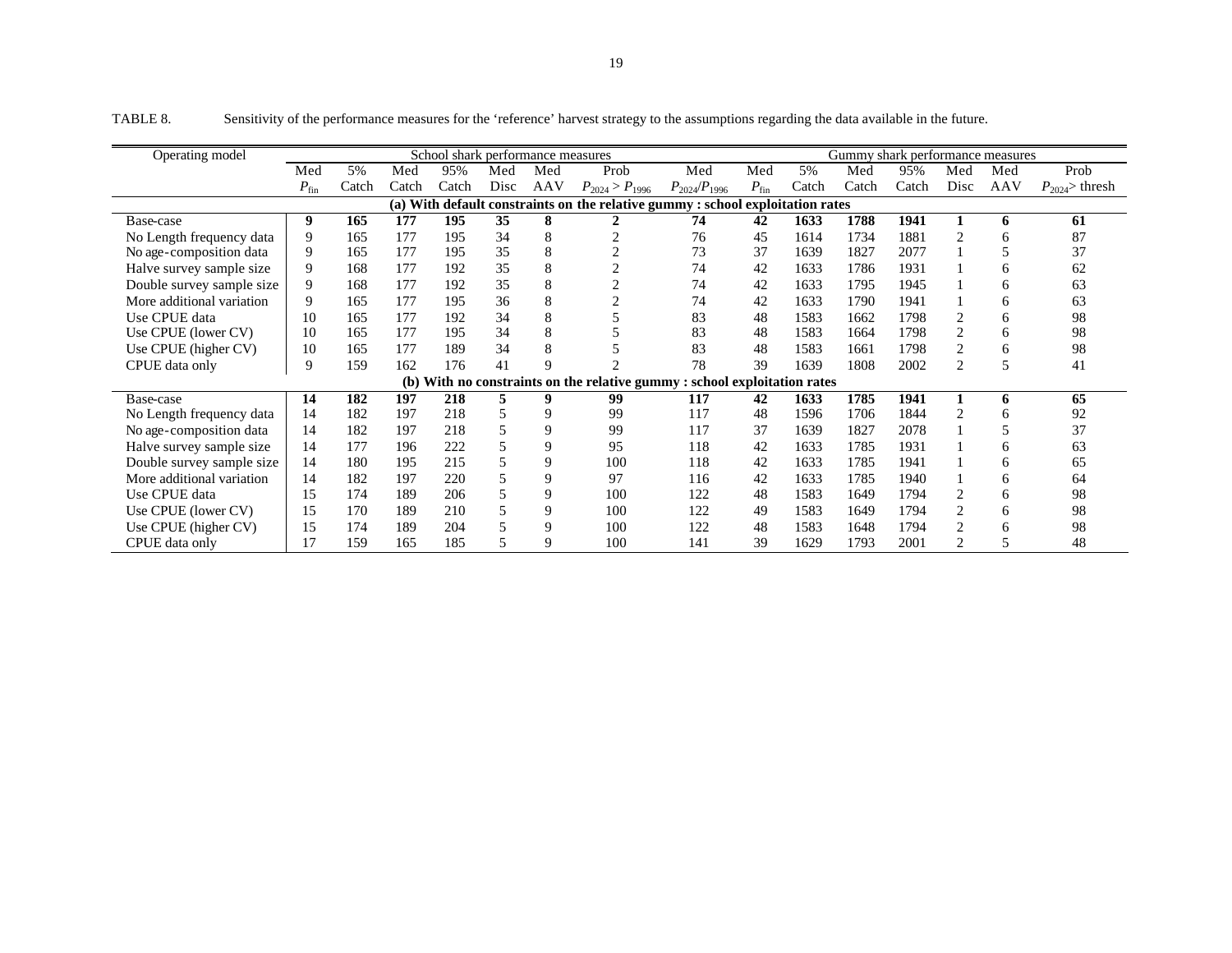

Fig. 1. Outline of the MSE approach.



Fig. 2. Map of southern Australia showing the eight regions considered for school shark.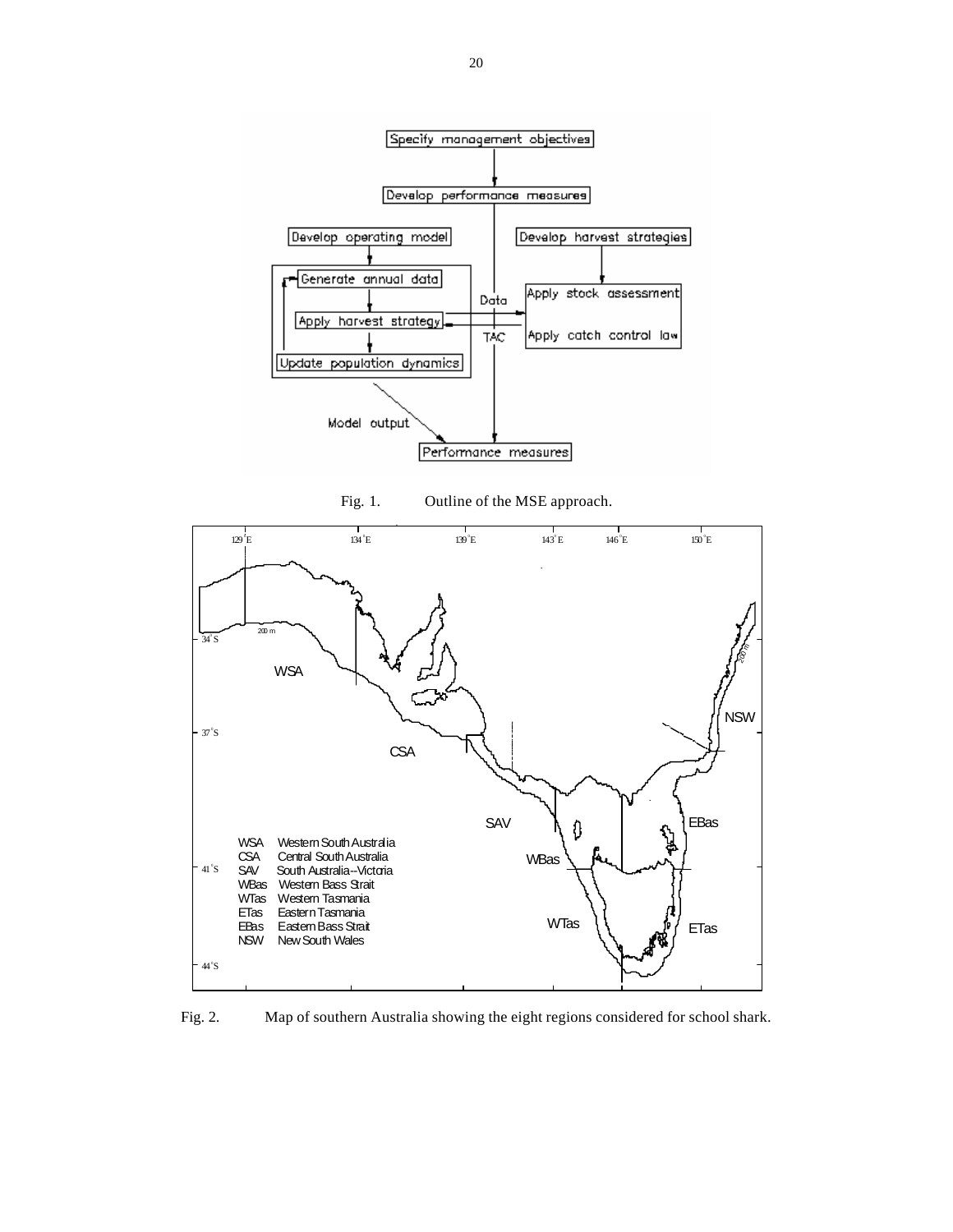

Fig. 3. Time -trajectories of the *TAC* set by the harvest strategy (the initial *TAC* modified by the constraints on the extent of change in *TAC* and rounding), the actual *TAC* allocated (accounts for any carryover), the total catch removed from the population and the catch reported for use in stock assessments (which differs from the total catch due to (un-reported) discards).



Fig. 4. For school shark, median final depletion, median average annual catch, median discard rate and the median of the ratio of *P*2024 to *P*1996 as a function of the value assumed for *MSYR* for school shark. Results are shown for the default constraints on the relative school : gummy exploitation rate and for no constraints on this relative exploitation rate.